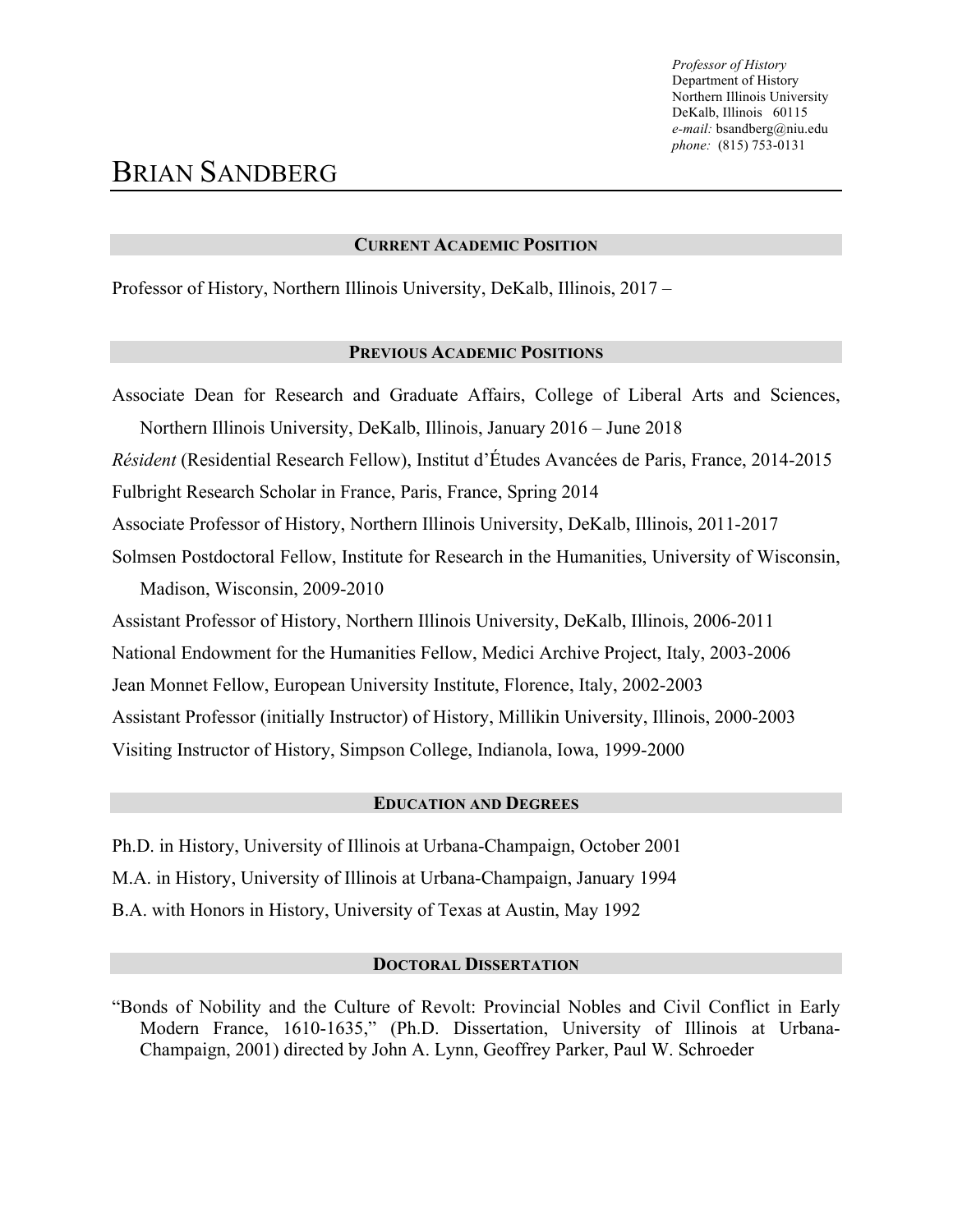### **EXTERNAL GRANTS AND FELLOWSHIPS**

- Fulbright Research Scholar Award in Belgium (€14,400 or \$18,646), U.S. Department of State, Spring 2020 (upcoming)
- *Résidence* (Residential Research Fellowship) (€22,500 or \$30,888), Institut d'Études Avancées de Paris, France, 2014-2015
- Fulbright Research Scholar Award in France ( $E14,400$  or \$18,646), U.S. Department of State, Spring 2014
- Solmsen Postdoctoral Fellowship (\$40,000), Institute for Research in the Humanities, Madison, 2009-2010

Franklin Grant (\$6,000), American Philosophical Society, Summer 2008

National Endowment for the Humanities Fellowship (\$90,000), Medici Archive Project (www.medici.org), Florence, Italy, 2003-2006

Pforzheimer Fellowship (\$2,000), Harry Ransom Humanities Research Center, Austin, 2004 Western Civilization Post-Doctoral Fellowship, George Mason University, 2003 (declined) Jean Monnet Fellowship (\$25,000), European University Institute, Florence, Italy, 2002-2003

## **INTERNAL GRANTS AND FELLOWSHIPS**

Sabbatical Award, Northern Illinois University, Fall 2012

Summer Research and Artistry Award (\$9,970), Northern Illinois University, Summer 2012 Summer Curriculum Development Grant, Institute for the Study of Environment, Sustainability,

and Energy, Northern Illinois University, Summer 2010 Summer Research and Artistry Award (c. \$6,000), Northern Illinois University, Summer 2007

Graduate College Dissertation Travel Grant (c. \$7,000), University of Illinois at Urbana-Champaign [UIUC], 1996-1997

University Fellowship (c. \$8,000), UIUC, 1996-1997

Graduate College On-Campus Dissertation Grant, UIUC, 1995-1996

Graduate College Dissertation Travel Support Grant, UIUC, Summer 1995

Humanities Student Research Fund Grant, UIUC, Summer 1995

### **HONORS AND AWARDS**

Program Leader for the John Robert Hainds Undergraduate Humanities Program, Northern Illinois University, 2015 (declined to accept position as Associate Dean)

Artstor Digital Humanities Award, 2015-2020

NEH Summer Institute Scholar, "Networks and Knowledge in the Medieval Muslim-Christian-Jewish Mediterranean," Barcelona, Summer 2012

Institute for American University Fellowship, Aix-en-Provence, France, 2012 (declined)

Nominee, Excellence in Undergraduate Teaching Award, Northern Illinois University, 2012

URAP research apprentice award, Northern Illinois University, 2007-2008, 2008-2009

List of Excellent Instructors, University of Illinois, 1993-1994, 1995-1996, 1998-1999

Departmental Honors Program in History, University of Texas, 1991-1992, thesis: "In the Shadow of the Trenches: French Civilians on the Western Front, 1914-1918."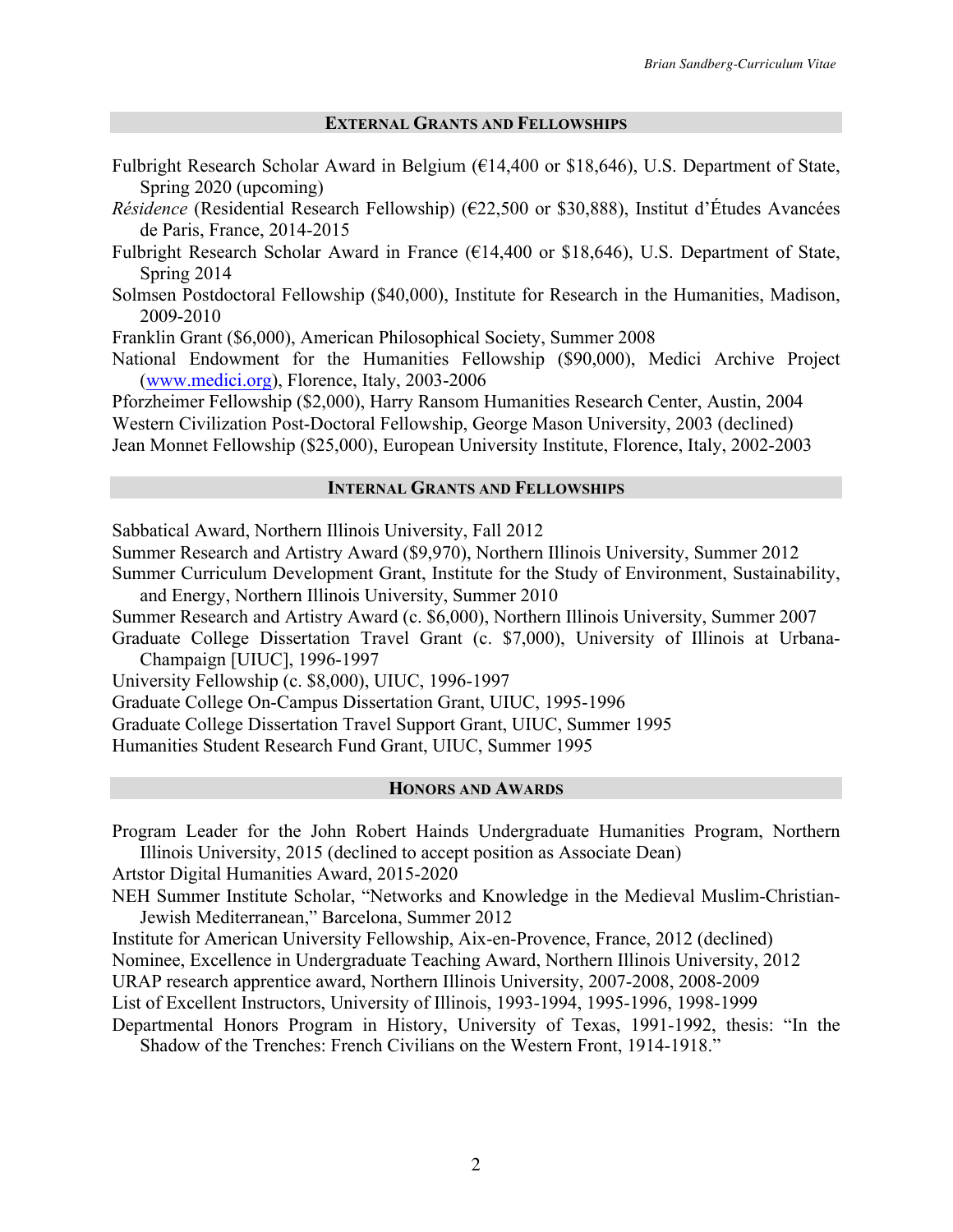#### **BOOKS**

### *War and Conflict in the Early Modern World, 1500-1700* **(Cambridge: Polity Press, 2016).**

- reviewed in *Canadian Journal of History, Journal of Interdisciplinary History, Journal of Modern History,* and *Journal of World History*
- *The Grand Ducal Medici and their Archive (1537-1743),* **edited by Alessio Assonitis and Brian Sandberg (Turnhout: Brepols, 2016).**
	- reviewed in *H-Italy, Perergon, Renaissance Quarterly,* and *Sehepunkte*

## *Warrior Pursuits: Noble Culture and Civil Conflict in Early Modern France (Baltimore:* **Johns Hopkins University Press, 2010) [paperback edition, 2017].**

— reviewed in *American Historical Review, European Review of History/Revue européenne d'histoire, Francia-Recensio, French History, French Studies, H-France, Human Figurations, Journal of Interdisciplinary History, Journal of Military History, Journal of Modern History, Journal of Social History, Renaissance Quarterly, Revue historique, Sixteenth Century Journal,* and *War in History*

### **BOOKS IN PROGRESS**

- *Heroic Souls: French Nobles and Religious Violence after the Edict of Nantes, 1598-1629* (monograph manuscript in preparation for submission).
- *A Virile Courage: Gender and Violence in the French Wars of Religion, 1562-1629* (monograph in research, partially drafted manuscript).

### **ARTICLES AND CHAPTERS IN PROGRESS**

- "Women and Warfare," for *Oxford Bibliography of the Renaissance,* ed. Margaret King (Oxford: Oxford University Press, in progress).
- "Culture of War High and Popular," in *The Renaissance (1450-1650),* ed. Kaushik Roy, a volume of *A Cultural History of War,* 6 vols. (London: Bloomsbury, in revision).
- "The Means to Rebuild the Church: Noble Networks, Piety, and Religious Patronage in Southern France and Tuscany," for *Sixteenth Century Journal* (in revision).
- "Ravages and Depredations: Raiding War and Globalization in the Early Modern World," in *A Global History of Early Modern Violence*, ed. Peter Wilson, Erica Charters, and Marie Houllemare (Manchester: Manchester University Press, in revision).
- "Guerre et Religion," in *Mondes en Guerre*, ed. Hervé Drévillon (Paris: Belin, in revision).
- "'Avarice Never Made Him Unsheathe a Mercenary Sword': Military Contractors in the French Wars of Religion, 1562–1629," in *Die Kapitalisierung des Krieges: Kriegsunternehmer in Spätmittelalter und Früher Neuzeit,* Volume 13 of *Herrschaft und soziale Systeme in der Frühen Neuzeit,* ed. Matthias Meinhardt and Markus Meumann (Münster: Lit, in press).\*
- *Note: \* indicates peer-reviewed article.*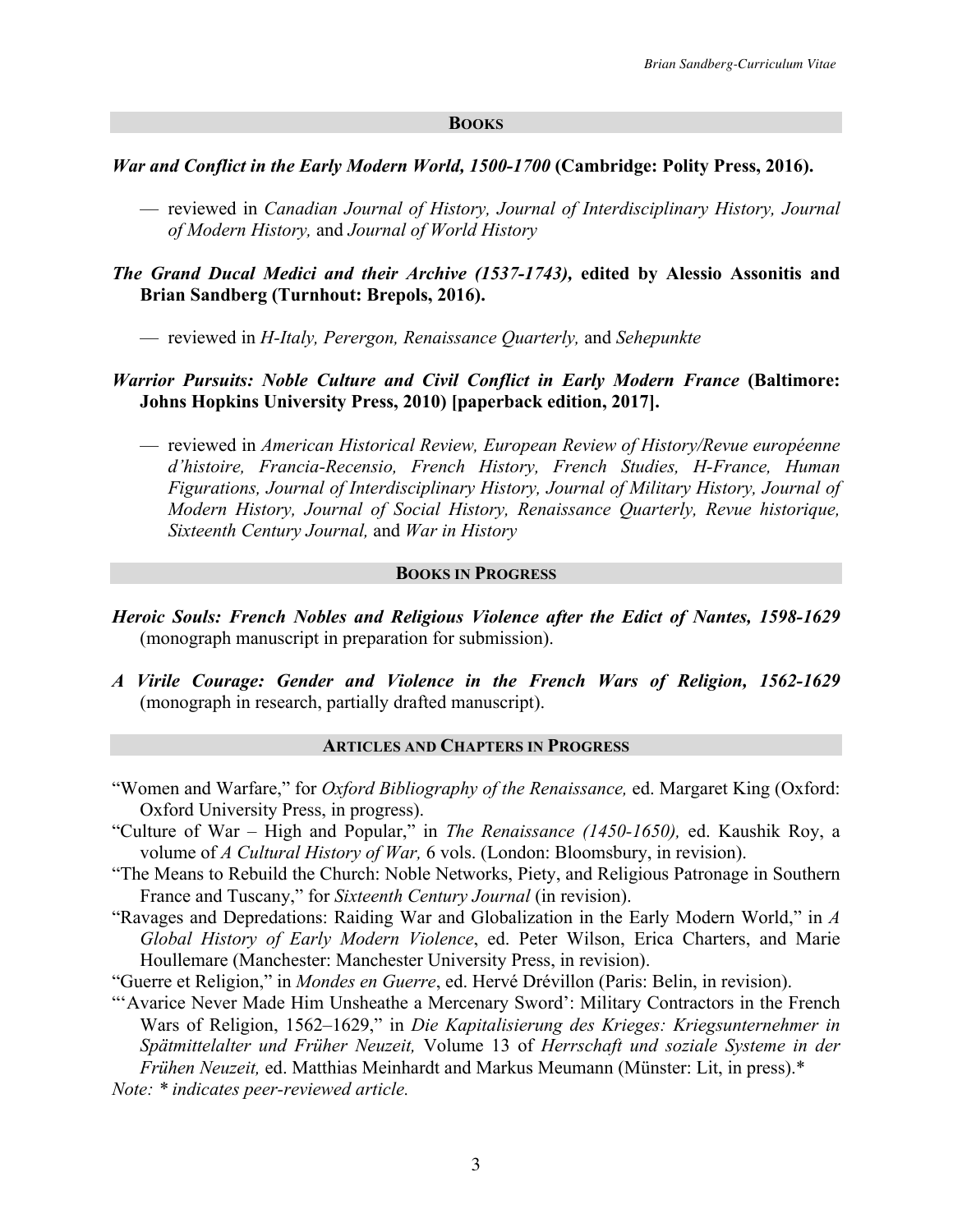#### **ARTICLES**

- "Reflecting on the European Wars of Religion in an Age of Religious Violence," *Sixteenth Century Journal* (2019, forthcoming)
- "'Generosas amazonas acudieron a la brecha': mujerees sitiadas, agencia y sujeción durante las Guerras de Religión en Francia," trans. Antonio Escobar Tortosa, *Revista Universitaria de Historia Militar* 7: 15 (2018): 213-245. [Spanish translation of "'Generous Amazons Came to the Breach': Besieged Women in the French Wars of Religion," *Gender and History* 16 (November 2004): 654-688.]
- "Going Off to the War in Hungary: French Nobles and Crusading Culture in the Sixteenth Century," in special issue on "Cultures of War: Experiences, Images, and Memories," *Hungarian Historical Review* 4, 2 (2015): 346-383.\*
- "'All the Many and Varied Remedies and Secrets': Sexual Practices and Reproductive Knowledge in the Renaissance," *Early Modern Women: An Interdisciplinary Journal* 5 (2010): 235-242.
- "'To Deliver a Greatly Persecuted Church': Resituating the Edict of Nantes within the History of *Laïcité,*" *Storica* 38 (2007): 33-64.\*
- "'Through Naval Practice and the Association with Foreigners': French Nobles' Participation in Mediterranean Religious Struggles, 1598-1635," *Journal of Mediterranean Studies* 16 (2006): 219-227.
- "Beyond Encounters: Religion, Ethnicity, and Violence in the Early Modern Atlantic World, 1450-1700," *Journal of World History* 17 (March 2006): 1-25.
- "'Re-establishing the True Worship of God': Divinity and Religious Violence in France after the Edict of Nantes," *Renaissance & Reformation / Renaissance et Réforme* 29 (2005): 139- 182.\*
- "'Generous Amazons Came to the Breach': Besieged Women in the French Wars of Religion," *Gender and History* 16 (November 2004): 654-688.\*
- "'The Furious Persecutions that God's Churches Suffer in This Region': Religious Violence and Coercion in Early Seventeenth-Century France," *Proceedings of the Western Society for French History* 29 (2001): 42-52.\*
- "'Se couvrant toujours... du nom du roi': Perceptions nobiliaires de la révolte dans le sud-ouest de la France, 1610-1635," *Histoire, Economie et Société* 17 (1998): 423-440.
- *Note: \* indicates peer-reviewed article.*

#### **CHAPTERS IN COLLECTIVE VOLUMES**

- "Peace, War, and Gender," in *Cultural History of Peace: The Renaissance*, ed. Isabella Lazzarini (London: Bloomsbury, 2019), 49-65.
- "'Mes hydres et monstres cruels rendront hommage'. L'imaginaire de la domination mondiale et le discours de l'empire à l'aube de l'empire français, c. 1600," in *La domination comme expérience européenne et américaine (XVIe – XVIIe siècles),* ed. David Chaunu and Sévérin Duc (Brussels: Peter Lang, 2019), 35-50.
- "The Enterprises and Surprises that They Would Like To Perform': Fear, Urban Identities, and Siege Culture during the French Wars of Religion," in *The World of the Siege: Representations of Early Modern Positional Warfare,* ed. Anke Fischer-Kattner and Jamel Ostwald (Leiden: Brill, 2019), 265-287.\*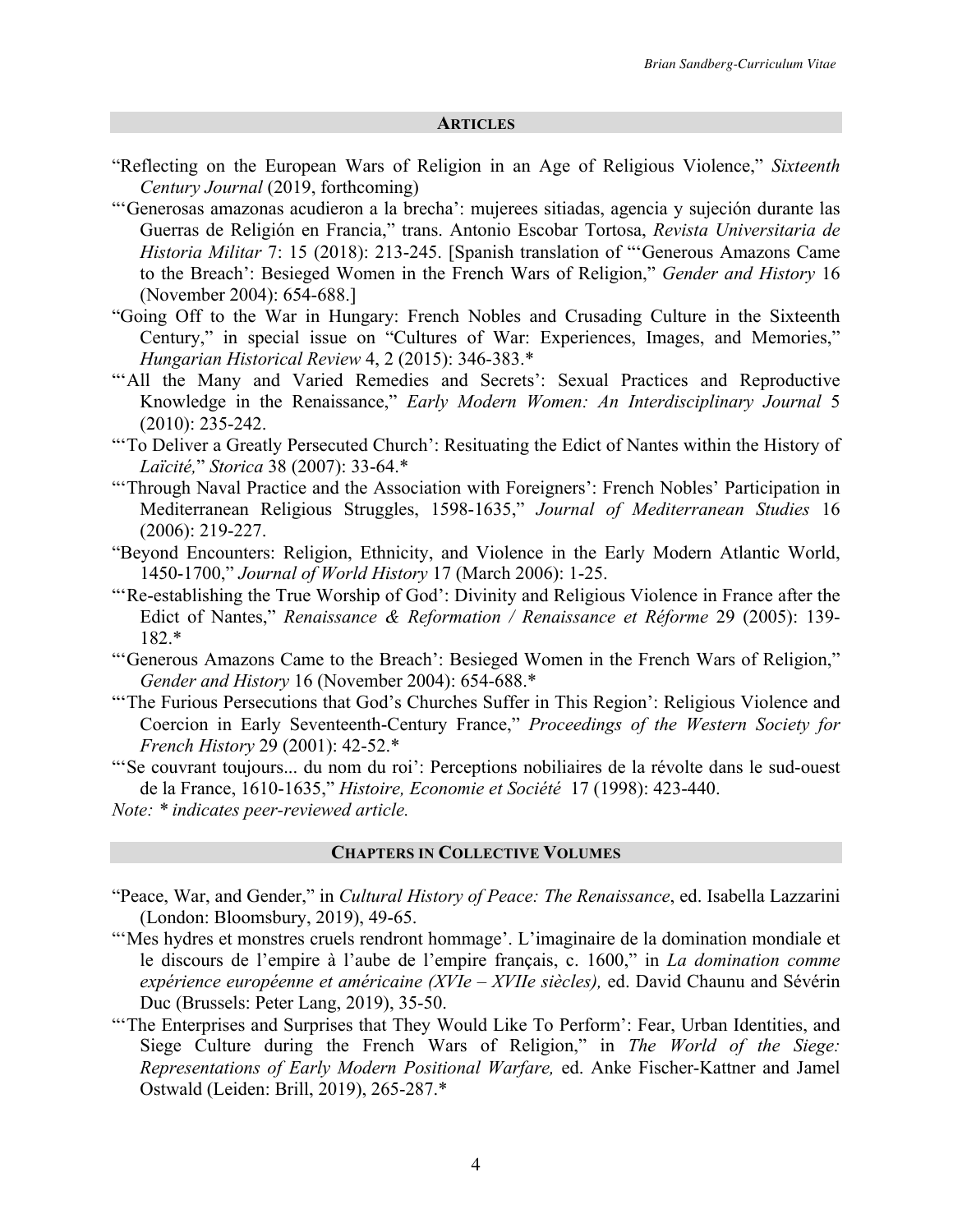#### **CHAPTERS IN COLLECTIVE VOLUMES,** *continued*

- "'*Je ne vis jamais cette cour plus plein de tourment*' : Noblewomen and Confessional Parties at the French Court during the French Wars of Religion," in *Femmes à la cour de France. Charges et fonctions (XVe - XIXe siècle),* ed. Kathleen Wilson-Chevalier and Caroline Zum Kolk (Villeneuve d'Ascq: Septentrion, 2018), 269-290.\*
- "Furnishing War on Noble Credit: French Nobles, Commerce, and the Political Economy of *Crédit*," in *Aristocratic Souls in Democratic Times,* ed. Richard Avramenko and Ethan Alexander-Davey (Lanham, MD: Lexington Books, 2018), 31-52.\*
- "Municipal Elections and Contested Religious Space: Electoral Practices and Confessional Politics in Mediterranean France during the French Wars of Religion," in *Cultures of Voting in Pre-Modern Europe,* ed. Serena Ferente, Lovro Kuncevic, and Miles Pattenden (London: Routledge, 2018), 329-352.\*
- "'His Courage Produced More Fear in His Enemies than Shame in His Soldiers': Siege Combat and Emotional Display in the French Wars of Religion," in *Battlefield Emotions, 1500-1800: Practices, Experiences, Imaginations,* ed. Erika Kuijpers and Cornelis van der Haven (London: Palgrave Macmillan, 2016), 127-148.\*
- "The Recovery of God's Heritage': Maria de' Medici and French Religious Politics in the Eastern Mediterranean," in *The Medici and the Levant*, ed. Marta Caroscio and Maurizio Arfaioli (Turnhout: Brepols, 2016), 45-52.
- "Of Mothers and Aunts: Regency Government and Performance in Early Modern France and Tuscany under Maria de' Medici and Christine de Lorraine," in *The Grand Ducal Medici and their Archive (1537-1743),* ed. Alessio Assonitis and Brian Sandberg (Turnhout: Brepols, 2016), 163-174.
- "'Les cruautés barbares qu'ils exercent': la violence confessionnelle et ses atrocités pendant les Guerres de Religion," in *Le sarcasme du mal. Historie de la cruauté de la Renaissance,* ed. Frédéric Chauvaud, André Rauch, and Myriam Tsikounas (Rennes: Presses universitaires de Rennes, 2016), 173-182.
- "Les révoltes nobiliaires et les histoires confessionnelles : représentations de la violence nobiliaire dans les films sur les guerres de Religion," in *Révoltes et révolutions à l'écran. Europe moderne, XVIe-XVIIIème siècles,* ed. Stéphane Haffemayer (Rennes: Presses Universitaires de Rennes, 2015), 23-34.
- "'Generosity … in the Slavery of this Brave Cavalier': Sanctity Honor and Religious Violence in the French Mediterranean," in *Faith, War, and Violence: Religion and Public Life,* ed. Gabriel R. Ricci (New Brunswick, NJ: Transaction Publishers, 2014), 123-132.
- "'Accompanied by a Great Number of Their Friends': Warrior Nobles and *Amitié* during the French Wars of Religion," in *Friendship and Sociability in Early Modern Europe: Contexts, Concepts, and Expressions,* ed. Amyrose McCue Gill and Sarah Rolfe (Toronto: Centre for Reformation and Renaissance Studies, 2014), 171-191.\*
- "'Calm Possessor of his Wife, but Not of Her Château': Gendering Religious Violence in the French Wars of Religion," in *Gender Matters: Discourses of Violence in Early Modern Literature and the Arts,* ed. Mara Wade (Amsterdam: Rodopi, 2013), 155-172.\*
- "'To Have the Pleasure of This Siege': Envisioning Siege Warfare during the European Wars of Religion," in *Beholding Violence in Medieval and Early Modern Culture,* ed. Erin Felicia Labbie and Allie Terry-Fritch (Aldershot: Ashgate, 2012), 143-162.\*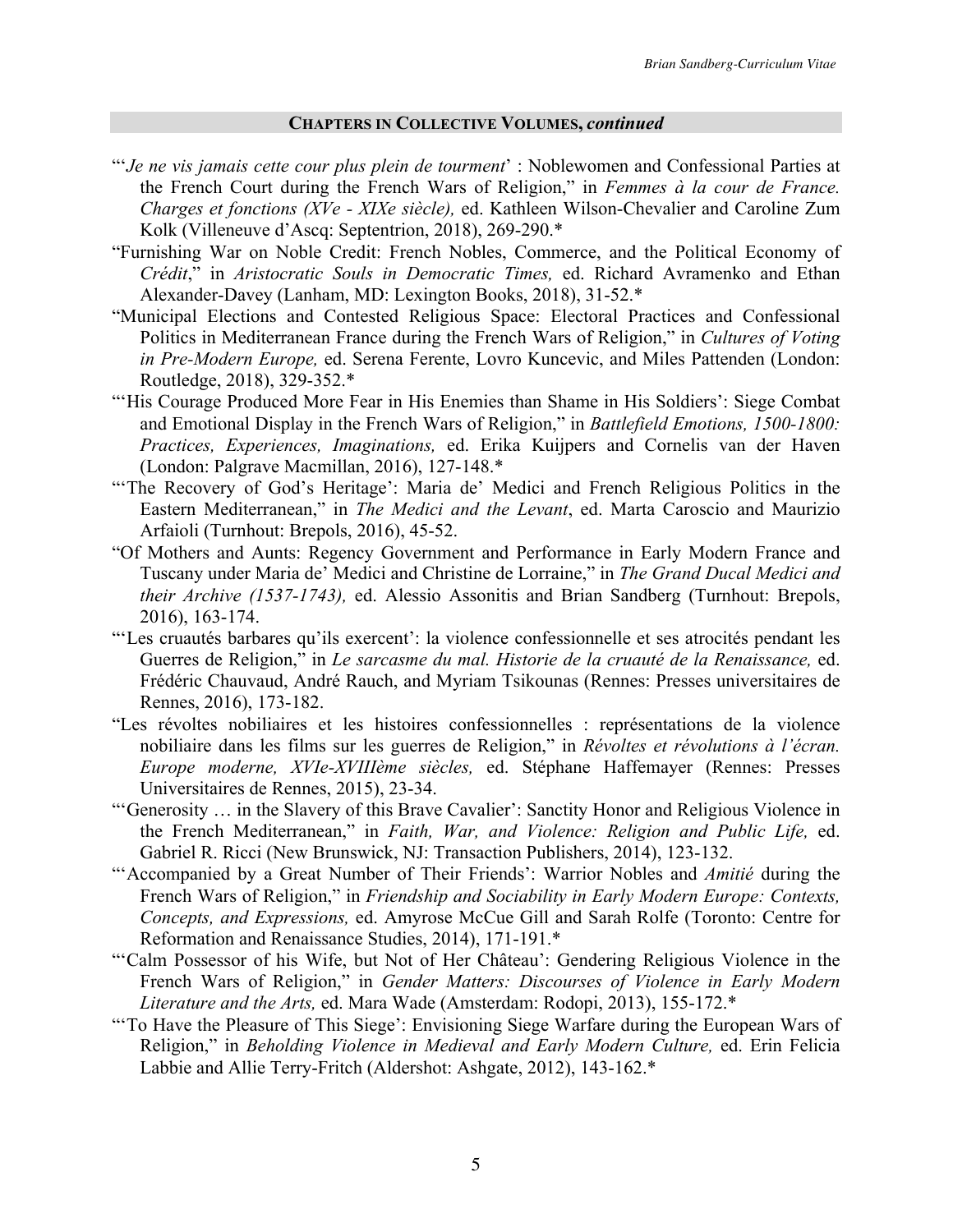#### **CHAPTERS IN COLLECTIVE VOLUMES,** *continued*

- "'Only the Sack and the Noose for its Citizens': Atrocities against Civilians in the Wars of Religion in Early Seventeenth-Century France," in *Inventing Collateral Damage: Civilian Casualties, War and Empire,* ed. Stephen J. Rockel and Rick Halpern, (Toronto: Between the Lines Press, 2009), 97-114.
- "A Good Mother and a Loyal Subject. Positioning and Identification in Maria de' Medici's Correspondence," in *Le donne Medici nel sistema europeo delle corti, XVI-XVIII secolo. Atti del convegno internazionale (Firenze - San Domenico di Fiesole, 6-8 ottobre 2005),* ed. Giulia Calvi and Riccardo Spinelli, 2 vols. (Florence: Polistampa, 2008), 1: 405-414.
- "Iconography of Religious Violence: Catherine de Médicis's Art Patronage during the French Wars of Religion," in *Il mecenatismo di Caterina de' Medici : poesia, feste, musica, pittura, scultura, architettura,* ed. Sabine Frommel and Gerhard Wolf, Studi e ricerche, Kunsthistorisches Institut, Firenze, 2 (Venice: Marsilio, 2008), 91-112.
- "'The Magazine of All their Pillaging': Armies as Sites of Second-Hand Exchanges during the French Wars of Religion," in *Alternative Exchanges: Second-Hand Circulations from the Sixteenth Century to The Present*, ed. Laurence Fontaine (New York: Berghahn Books, 2008), 76-96.\*
- "'Generous Amazons Came to the Breach': Besieged Women in the French Wars of Religion," in *Violence, Vulnerability and Embodiment,* ed. Shani d'Cruze and Anupama Rao (Oxford: Blackwell, 2005), 161-195.\* [reprint of *Gender and History* article]
- "The Infection of Heresy: Religious Conquest and Confessional Violence in Early Modern France," in *(Re)Constructing Cultures of Violence and Peace,* ed. Richard Jackson (Amsterdam: Rodopi, 2004), 17-30.
- "Financing the Counterreformation: Noble Credit and Construction Projects in Southern France during the Early Seventeenth Century," in *L'edilizia prima della rivoluzione industriale secc. XIII-XVIII: Atti della "Trentaseiesima Settimana di studi", 26-30 aprile 2004,* ed. Simonetta Cavaciocchi (Prato: Le Monnier, 2004).
- *Note: \* indicates peer-reviewed chapter.*

#### **ESSAYS**

- "Featured Review Essay on Ilya Berkovich's *Motivation in War,* Christy Pichichero's *The Miltiary Enlightenment,* and Thomas Dodman, *What Nostalgia Was,*" *American Historical Review* 123: 5 (December 2018): 1629-1633.
- "Forum on Fanny Cosandey, *Le rang. Préséances et hierarchies dans la France d'Ancien Régime,*" ed. Hilary Bernstein, *H-France Forum* 13: 1 (2018). http://www.hfrance.net/forum/forumvol13/Sandberg.pdf
- "Forum on Ellen R. Welch, *A Theater of Diplomacy: International Relations and the Performing Arts in Early Modern France*," ed. Hélène Bilis, *H-France Forum* 12: 3 (2017). http://hfrance.net/forum/forumvol12/Sandberg.pdf
- "Response to Jay M. Smith's Review of *Warrior Pursuits: Noble Culture and Civil Conflict in Early Modern France*," *H-France Review* Vol. 11 (November 2011), No. 246. www.hfrance.net/vol11reviews/vol11no246SandbergResponse.pdf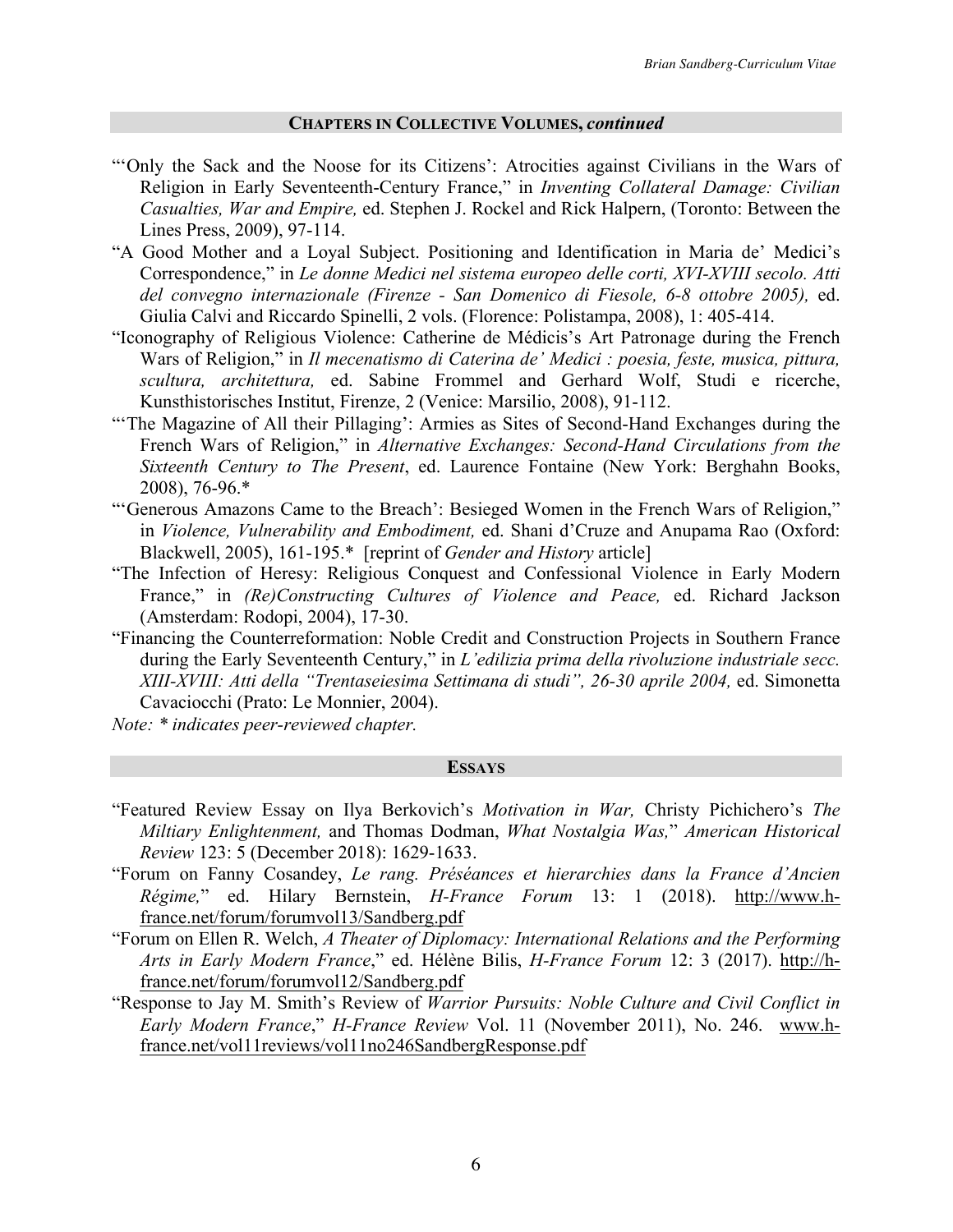#### **ENCYCLOPEDIA AND EXHIBITION CATALOGUE ENTRIES**

- "Les enfants des guerres de religion," in *Enfants de la Renaissance. Catalogue d'exposition* (Blois: Château Royal de Blois, 2019), 78-83.
- "Women in French Wars of Religion" in *Women and War: An Encyclopedia,* ed. Bernard C. Cook (Santa Barbara: ABC-CLIO, 2006), 197-198.
- "Paris", "Belgium", "Fleurus", "Wattignies", "Courtrai", and "War Finance" in *Encyclopedia of French Revolutionary & Napoleonic Wars,* ed. Gregory Fremont-Barnes (Santa Barbara: ABC-CLIO, 2006): 277, 352-354, 736-737, 1069-1070, 1086-1087.
- "Baroque", "Castles", "Gunpowder", "Printing Press", "Reformation" in *Encyclopedia of World Trade from Ancient Times to the Present,* ed. Cynthia Clark Northrup (Armonk: M.E. Sharpe, 2005), 1: 97-99, 158-160; 2: 437-439; 3: 756-758, 771-774.
- "Firearms" in *Europe, 1450-1789: An Encyclopedia of the Early Modern Era*, vol. 2, edited by Jonathan S. Dewald (New York: Charles Scribner's Sons, 2004), 390-396.
- "Saint Bartholomew's Day Massacre", "Collapse of the Huguenot Cause", "La Rochelle", and "On the Huguenot Trail" in *Calliope* (March 2003).
- "Louis XIV", "Mazarin", "Condé", and "Turenne" in *Krijg en Kunst: Leopold Willem (1614- 1662), Habsburger, Landvoogd en Kunstverzamelaar*, ed. Jozef Mertens and Franz Aumann (Bilzen: Landcommanderij Alden Biesen, 2003), 190-192, 197.

#### **BOOK REVIEWS**

60+ book reviews published in *American Historical Review, Catholic Historical Review*, *Francia-Recensio*, *French History*, *H-France Reviews, H-Italy, H-War, History: Reviews of New Books, Itinerario, Journal of Early Modern History*, *Journal of Military History, Journal of Modern History*, *Journal of Social History, Journal of World History, Renaissance Quarterly, Renaissance Studies, Seventeenth-Century News, Sixteenth Century Journal,* and *Strategy Bridge*

#### **HISTORICAL FILM AND FICTION REVIEWS**

- Robert Merle, *The Brethren* and *City of Wisdom and Blood*, translated by T. Jefferson Kline (London: Pushkin Press, 2014-2015), in *Film and Fiction for French Historians* (2016). http://h-france.net/fffh/classics/robert-merles-wars-of-religion-the-brethren-and-city-ofwisdom-and-blood/
- Rogert Planchon, *Louis, enfant roi* (1993), in *Film and Fiction for French Historians* 2 (March 2012). http://h-france.net/fffh/classics/louis-enfant-roi/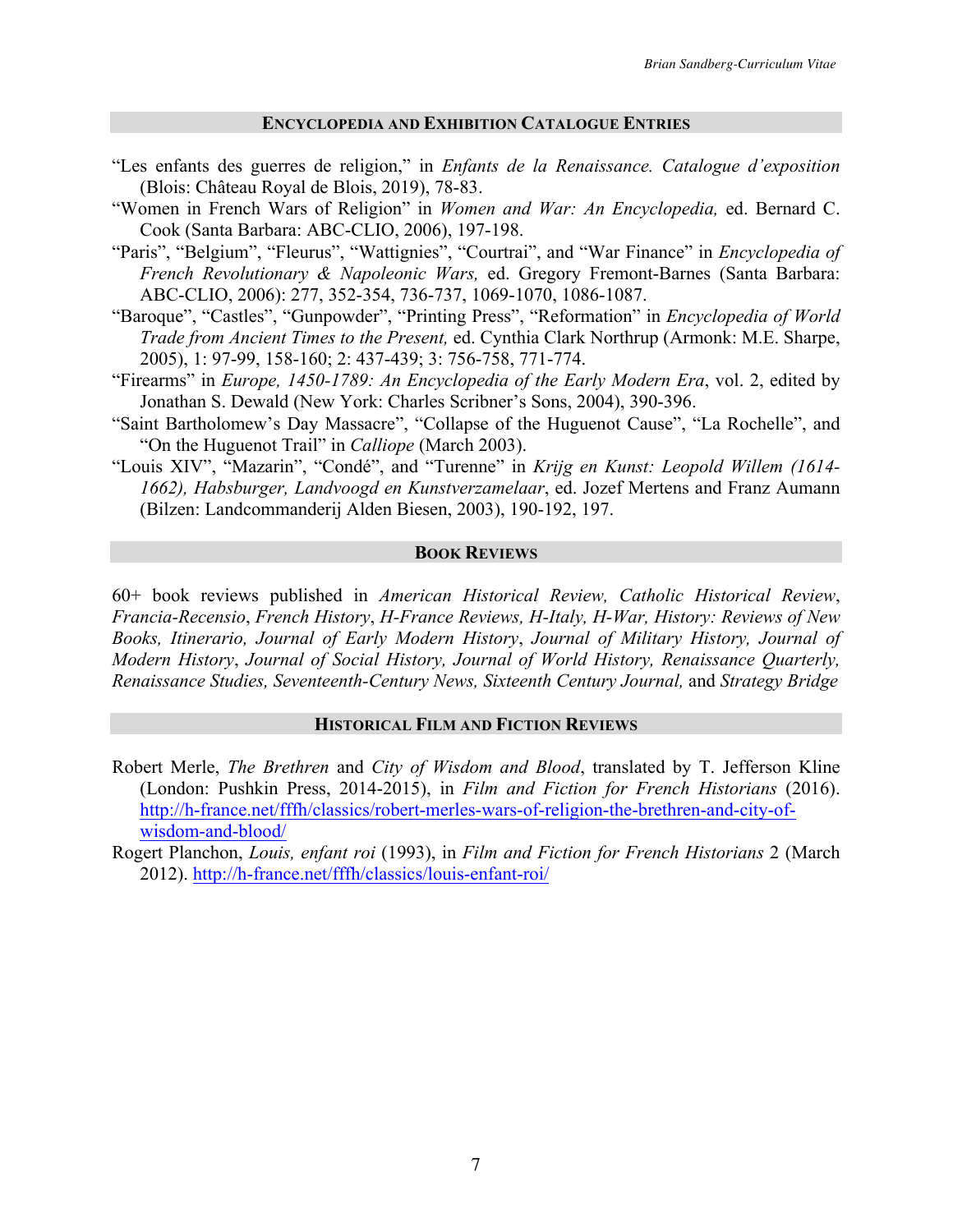### **DIGITAL HUMANITIES PROJECTS**

- *Sacred Conflicts: Religious Violence in Comparative Perspective,* Artstor. Digital Humanities Project using Shared Shelf Platform, in development, 2015 –
- *Center for the Study of Religious Violence*. Website and blog with 115 posts and 6,111 views, at (https://religiousviolence.wordpress.com/), 2013 –
- *Historical Perspectives: Resources for Historical Thinking.* Website and blog with 777 posts and 94,242 views, at (https://briansandberg.wordpress.com/), 2010 –
- *Society for Military History Blog.* Blogging team member for website at (http://www.smhhq.org/smhblog/), 2013-2015
- *Bía Database*, Medici Archive Project. Database construction, editing, and humanities digitization development for platform at (http://bia.medici.org/), 2003-2006, summer 2012
- Medici Archive Project. Archival research, document analysis, vetting, and grant-writing for projects at (www.medici.org), 2003-2006

*Internet History Projects.* Teaching website (now defunct) at Millikin University, 2000-2002

### **EDITING AND RESEARCH SUPPORT**

### **Editorial Experience**

Editorial Board, Medici Archive Project Series, Brepols, 2015 – Board of Editors, *French Historical Studies,* 2013-2016 Co-Editor with Alessio Assonitis, *The Grand Ducal Medici and their Archive (1537-1743)* 

(Turnhout: Brepols, 2016)

Consulting Editor, "Huguenots," special issue of *Calliope* (March 2003)

Submissions Editor, *Thematica: Historical Research and Review* journal, 1994

### **Research Support for Publications Authored by Others**

Provided research assistance for John A. Lynn, "The Evolution of Army Style in the Modern West, 800-2000," *International History Review* 18 (August 1996): 505-545.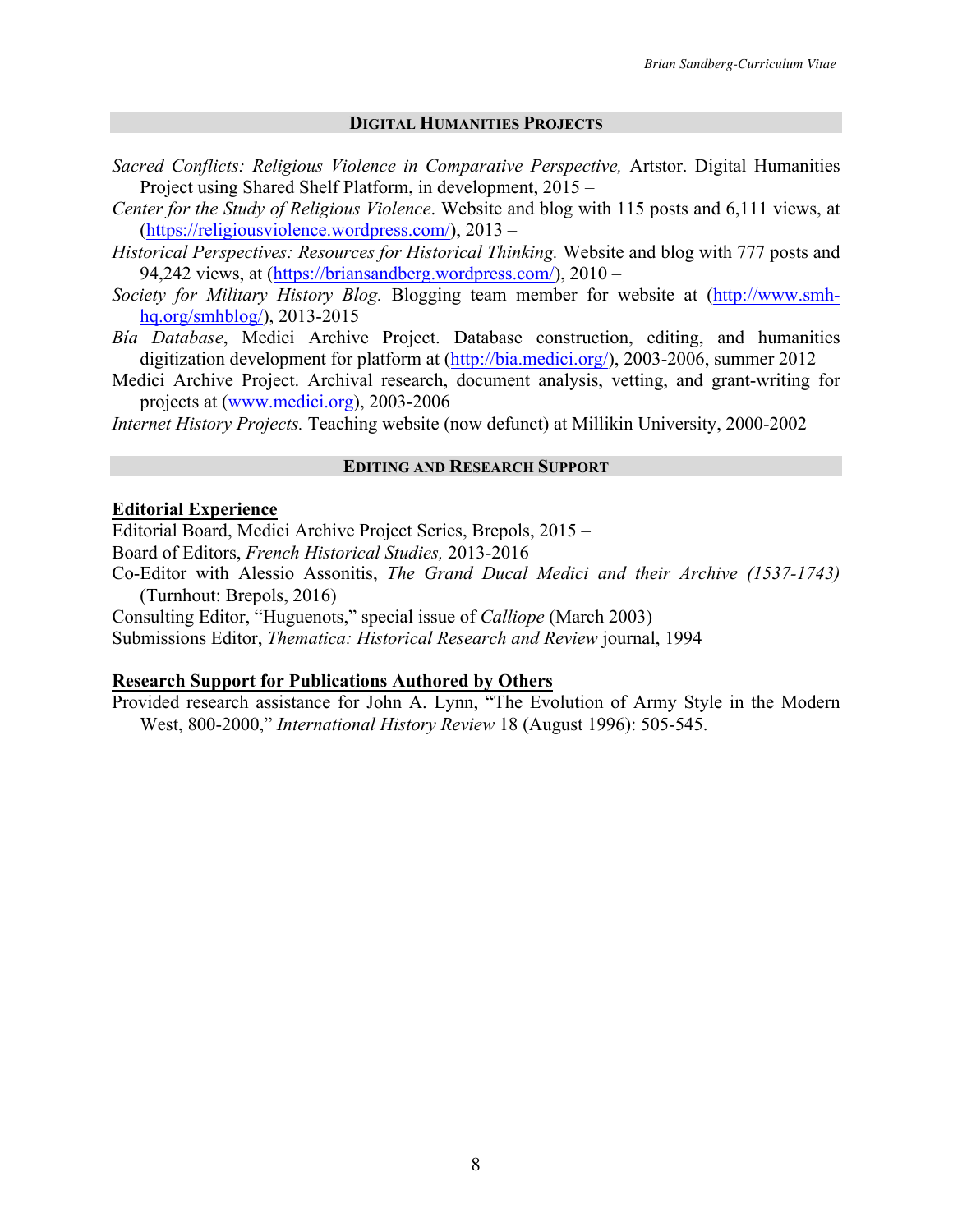### **ARCHIVAL AND RARE BOOKS RESEARCH**

Archives Départementales de l'Ardèche (Privas), Summer 2009 Archives Départementales de l'Aude (Carcassonne), Summer 1995, 1996-1998 Archives Départementales de l'Hérault (Montpellier), Summer 1995, 1996-1998, Summer 2009 Archives Départementales du Gard (Nîmes), Summer 1995, 1996-1998 Archives Départementales de la Haute-Garonne (Toulouse), Summer 1995, 1996-1998 Archives Départementales de Lozère (Mende), Summer 1995, 1996-1998 Archives Départementales du Tarn (Albi), Summer 1995, 1996-1998 Archives Départementales de la Gironde (Bordeaux), Summer 2012 Archives Départementales des Bouches-du-Rhône (Marseille, Aix-en-Provence), Summer 2014 Archives Diplomatiques, Ministères des Affaires Étrangères (Paris), 1996-1997 Archives Municipales de Montpellier (France), Summer 1995, 1996-1998, Summer 2005 Archives Municipales de Toulouse (France), Summer 1995, 1996-1998, Summer 2005 Archives Municipales de Marseille (France), Spring 2014 Archives Municipales de La Rochelle (France), Spring 2015 Archives Nationales (Paris), Summer 1995, 1996-1998, Fall 2012, Spring 2014, periodic Archivio di Stato di Firenze (Florence), 2003-2006, periodic Biblioteca Nazionale Centrale di Firenze (Florence), periodic Bibliothèque et Archives du Château de Chantilly (France), 2014-2015 Bibliothèque Historique de la Ville de Paris (France), Summer 2016 Bibliothèque Nationale de France (Paris), Summer 1995, 1996-1998, Summer 2004, Summer 2007, Summer 2008, Summer 2009, Summer 2011, Summer 2012, Fall 2012, Spring 2014, 2014-2015, Summer 2016, Summer 2017, Summer 2018 Bibliothèques Municipales de Montpellier, de Toulouse, de La Rochelle (France), periodic Harry Ransom Humanities Research Center (Austin), 1990-1992, periodic

Newberry Library (Chicago), periodic

Rare Books Room, University of Illinois (Champaign-Urbana), periodic

Service Historique de la Défense (château de Vincennes), Summer 1995, 1996-1997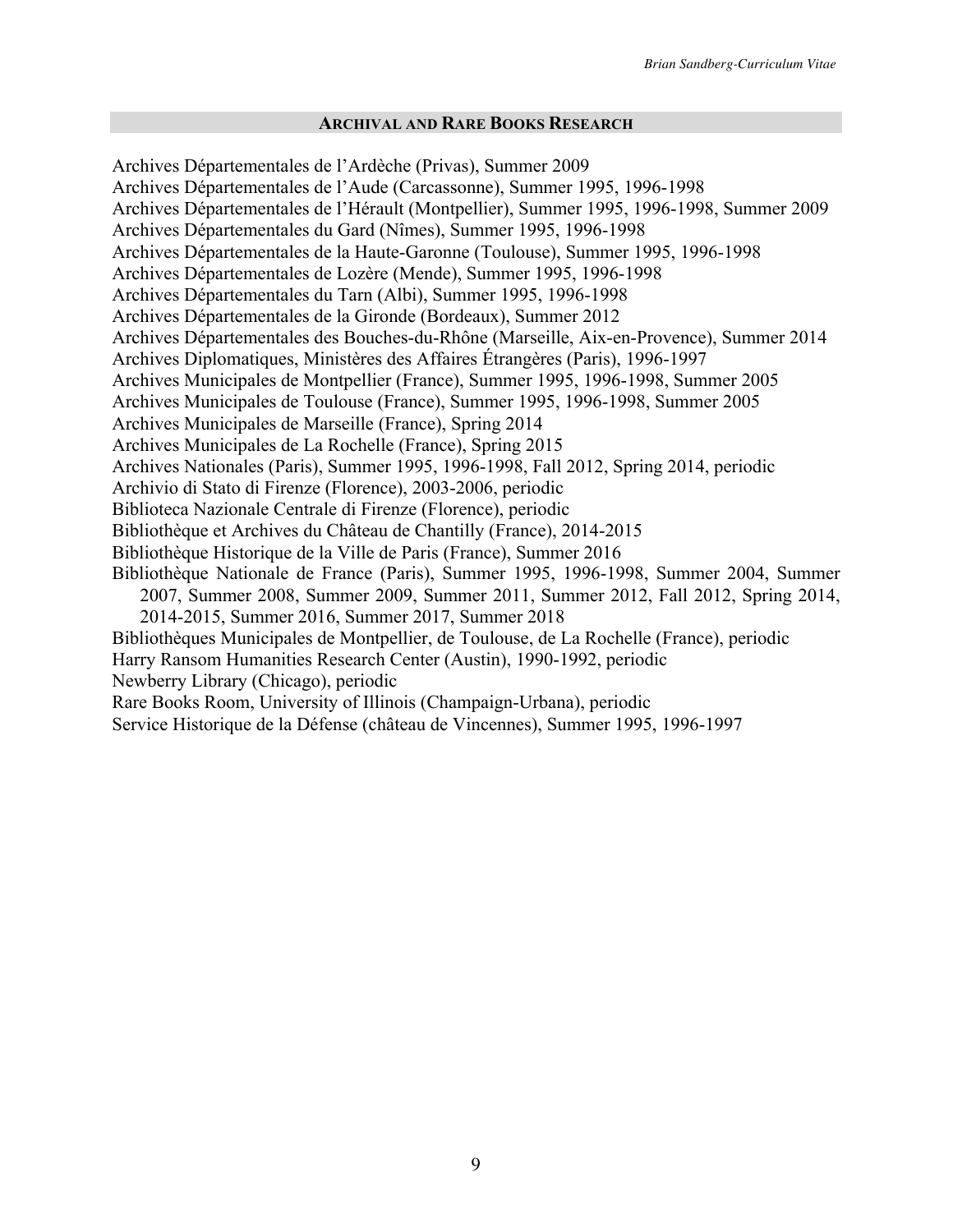# **GRADUATE TEACHING**

## **Doctoral Theses Directed at Northern Illinois University**

- Greg Bereiter, "Clerics in Arms: Militant Catholicism and Religious Violence in France, 1584- 1598," Ph.D. dissertation, Northern Illinois University, defended in March 2016. *Current Position:* Historian at History and Heritage Command, U.S. Navy Yard, Washington, DC, since 2015
- Bob Fulton, "Managing an Information Explosion: Civilian Administration and the Army of Louis XIV, 1661-1701," Ph.D. dissertation, Northern Illinois University, defended in June 2016. *Current Position:* Assistant Professor of History at Emmanuel College, Georgia, since August 2017

# **Doctoral Committees at Northern Illinois University**

Victoria Stewart, "Conscripting Billy Yank and Johnny Reb: The Plight and Consequence of Dodgers, Disruptors, and Resisters," Ph.D. dissertation, Northern Illinois University (James Schmidt, advisor), defended in June 2017. *Current Position:* Assistant Professor of History, Northwest Florida State College, since August 2017

## **Doctoral Committees at Other Universities**

- Byron J. Hartsfield, "Martyrdom, Propaganda, and the Ideal of Tolerance in the Works of Huguenot Printers During the Wars of Religion," Ph.D. dissertation, University of South Florida (Giovanna Benadusi, advisor), defended in March 2018
- Rémi Masson, "La maison militaire du roi : d'une garde domestique à une élite militaire (ca. 1610-ca. 1715)," thèse en histoire, Université de Paris I (Panthéon-Sorbonne) (Hervé Drévillon, advisor), defended in January 2015
- Jim Coons, "The Grand Condé and the King: Absolutism, Rebellion, and the Evolution of Political Culture," Ph.D. dissertation, University of Wisconsin at Madison (Suzanne Desan, advisor), defended in August 2014

## **Doctoral Field Exams Directed**

Victoria Stewart, Comparative History of Civil Wars, Ph.D. candidate, 2014 Bob Fulton, Early Modern Europe, Ph.D. candidate, 2011 Greg Bereiter, Early Modern Europe, Ph.D. candidate, 2012

# **MA Exams Directed or Co-Directed**

Matthew Gentile, Early Modern Europe, in progress Brock McCord, Early Modern Europe, in progress Victoria Kothrade, Women and Gender in Reformation Europe, MA, 2017 Adam Ogle, Religious Violence in Early Modern Europe, MA, 2013 Jay Mayer, Early Modern Europe, MA, 2013 Nick Stefanski, French Revolution, MA, 2012 Bethany Aidroos, Early Modern European Women and Gender, MA, 2011 Bob Fulton, Early Modern France, MA, 2010 Greg Bereiter, Early Modern France, MA, 2009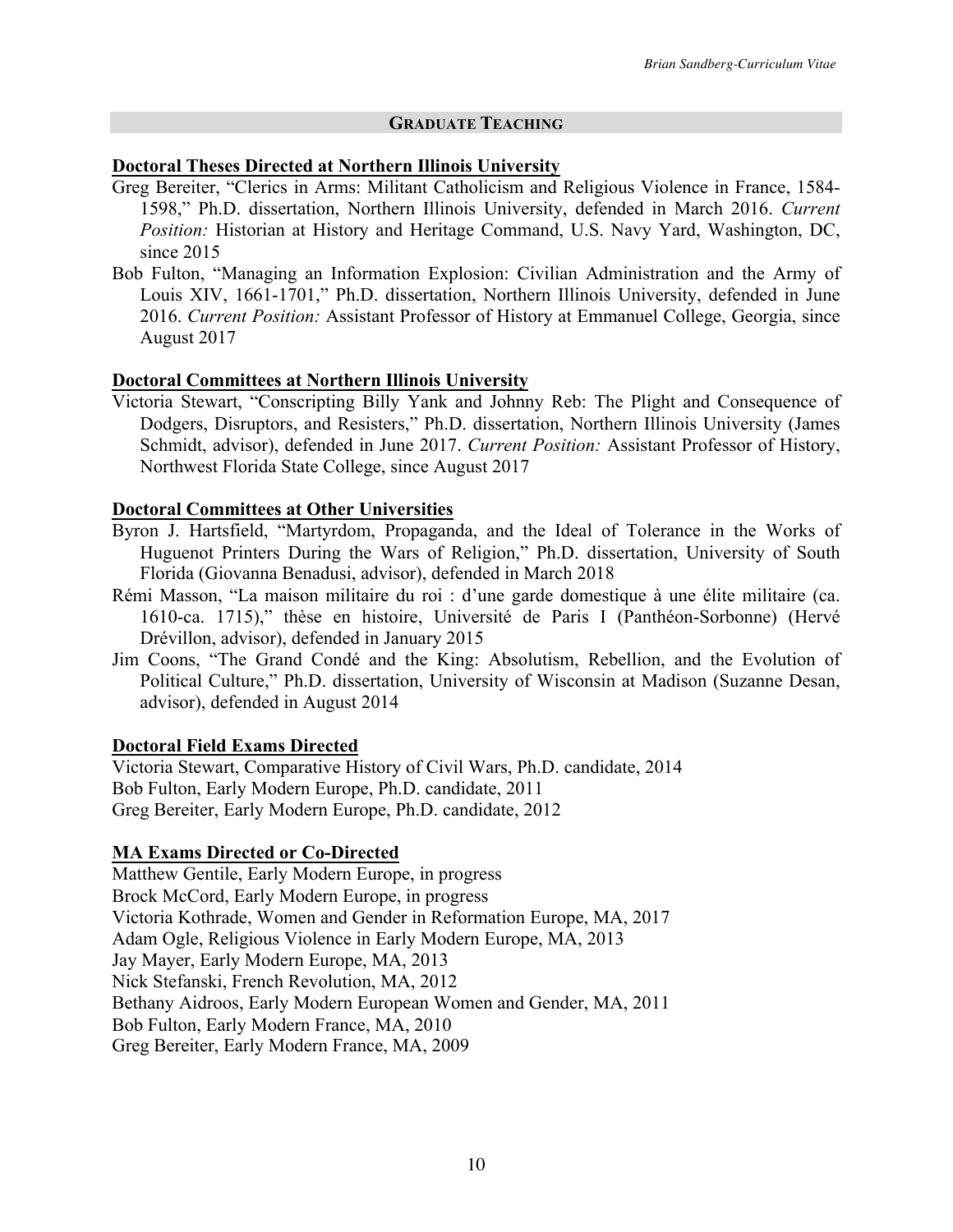### **GRADUATE TEACHING,** *continued*

## **Graduate Seminars**

HIST 740 *Religious Politics and Sectarian Violence: Graduate Research Seminar*, Fall 2013 HIST 740 *Early Modern Globalization: Graduate Research Seminar,* Fall 2008 HIST 640 *European Wars of Religion, 1560s-1640s,* Newberry Library, Fall 2017 HIST 640 *Religious Violence in Comparative Perspective: Graduate Readings Seminar, Fall* 

2010, Fall 2015

HIST 640 *Religion in Early Modern Europe: Graduate Readings Seminar,* Fall 2007

## **Graduate Courses**

HIST 756 *Directed Research* and *Independent Study* courses*,* 2006-2015 HIST 736 *Independent Study,* 2016-2015 HIST 598 *Early Modern France, 1500-1789,* Spring 2009 HIST 591 *Film and History: War in Film,* Summer 2019 HIST 558 *The Mediterranean World, 1450-1750,* Spring 2007, Spring 2009, Spring 2012 HIST 520 *The Renaissance,* Spring 2007, Spring 2011, Spring 2013, Spring 2019 HIST 523 *French Revolution and Napoleon*, Fall 2000, Spring 2002, Spring 2011, Spring 2016 HIST 514 *European Wars of Religion, 1520-1660,* Fall 2001, Spring 2008, Spring 2012, Spring 2013, Fall 2018, Fall 2019 (upcoming) *Note: 500-level graduate courses are associated with 400-level undergraduate courses*

# **Graduate Mentoring**

Informal mentoring of graduate students in History, Northern Illinois University, 2006 – Informal mentoring of French graduate students as *Résident*, IEA de Paris, 2014-2015

Informal mentoring of French and American graduate students in Paris as a Fulbright Research Scholar, Spring 2014

Archival assistance and research advice to graduate researchers at the Archivio di Stato di Firenze on behalf of the Medici Archive Project (www.medici.org), 2003-2006

Informal mentoring of European graduate students as Fellow at EUI, Florence, 2002-2003

## **Graduate Student Publications**

Bob Fulton, "Crafting a Site of State Information Management: The French Case of the Dépôt de la Guerre," *French Historical Studies* 40 (April 2017): 215-240.

- Greg Bereiter, "'Ils ne tendent pas à la défense de votre Église': Discerner l'opposition ecclésiastique à la Sainte Union," in *Aux frontières de la Ligue: Engagements catholiques (1584-1598),* ed. Sylvie Daubresse and Bertrand Haan (Rennes: Presses universitaires de Rennes, 2015)
- Greg Bereiter published 4 book reviews in *Symposia, Sixteenth Century Journal,* and *European Historical Quarterly,* 2010-2016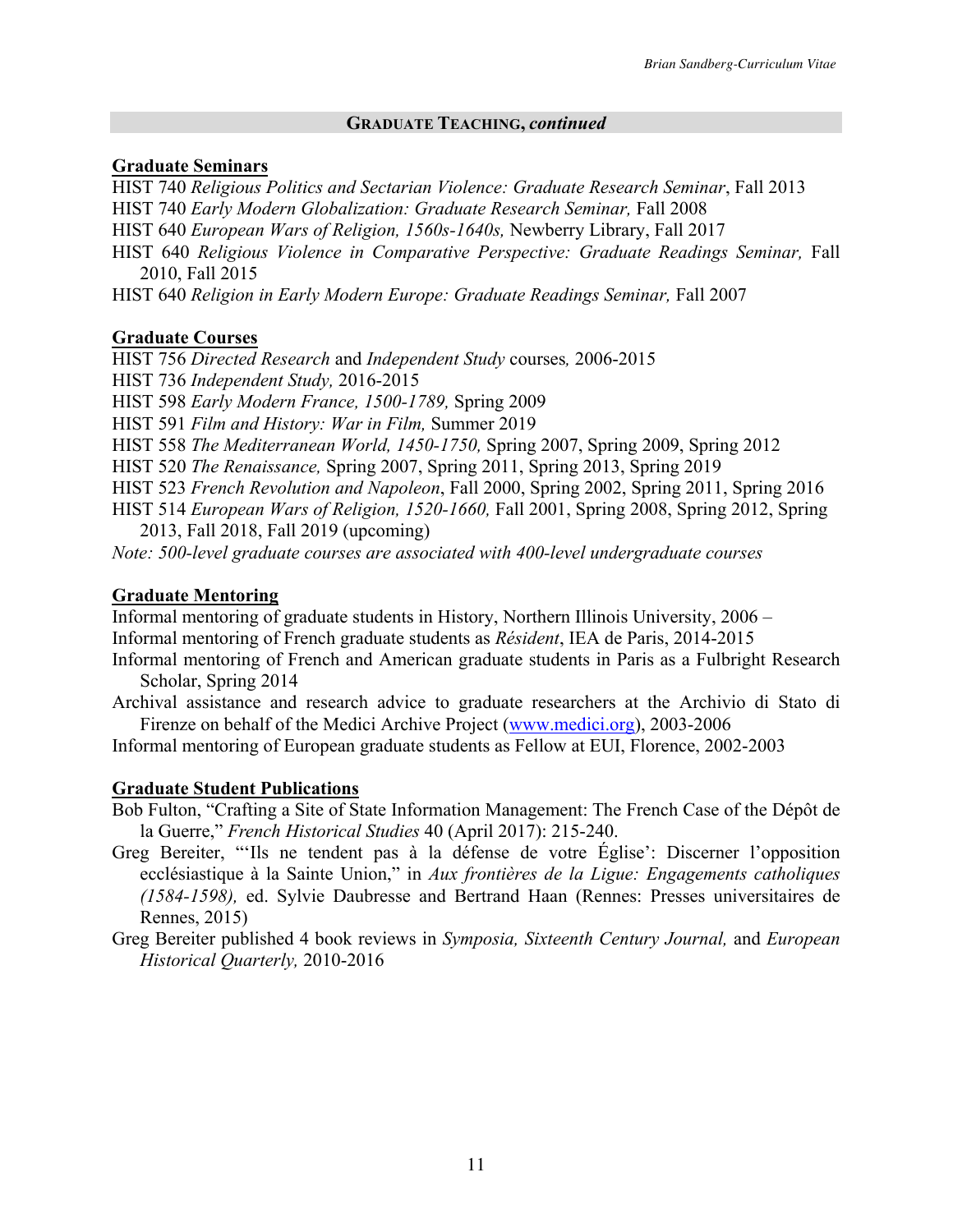### **GRADUATE TEACHING,** *continued*

### **Graduate Student Major Grants and Fellowships (External)**

- Bob Fulton won a Bourse Marandon Fellowship, Société des Professeurs Français et Francophones d'Amérique, 2013-2014
- Greg Bereiter won a Chateaubriand Fellowship in the Humanities and Social Sciences, Embassy of France in the United States, 2012-2013

### **Graduate Student Major Grants and Fellowships (Internal)**

Bob Fulton won a Dissertation Completion Fellowship, Northern Illinois University, 2015-2016 Greg Bereiter won a Dissertation Completion Fellowship, Northern Illinois University, 2013- 2014

## **Graduate Student Small Grants and Awards**

Bob Fulton served as a Graduate Scholar-in-Residence, The Newberry Library, 2014-2015 Greg Bereiter served as a Graduate Scholar-in-Residence, The Newberry Library, 2013-2014 Greg Bereiter won a Graduate School Dissertation Research Grant, 2013 Bob Fulton won an Outstanding History Graduate Student Award, 2012-2013 Greg Bereiter won an Engaged Learning Summer Research Grant, 2012 Greg Bereiter won an Outstanding Ph.D. Student Award, 2011-2012 Greg Bereiter won several Renaissance Consortium Grants, The Newberry Library, 2010-2014 Gregory Bereiter was accepted into Summer Course at the Institut d'Histoire de la Réformation, University of Geneva, Switzerland, 2010 Gregory Bereiter was accepted into Summer French Paleography Course at the H. Henry Meeter

Center for Calvin Studies, Calvin College, 2010

Greg Bereiter won Department of History Summer Research Grants, 2009, 2011-2014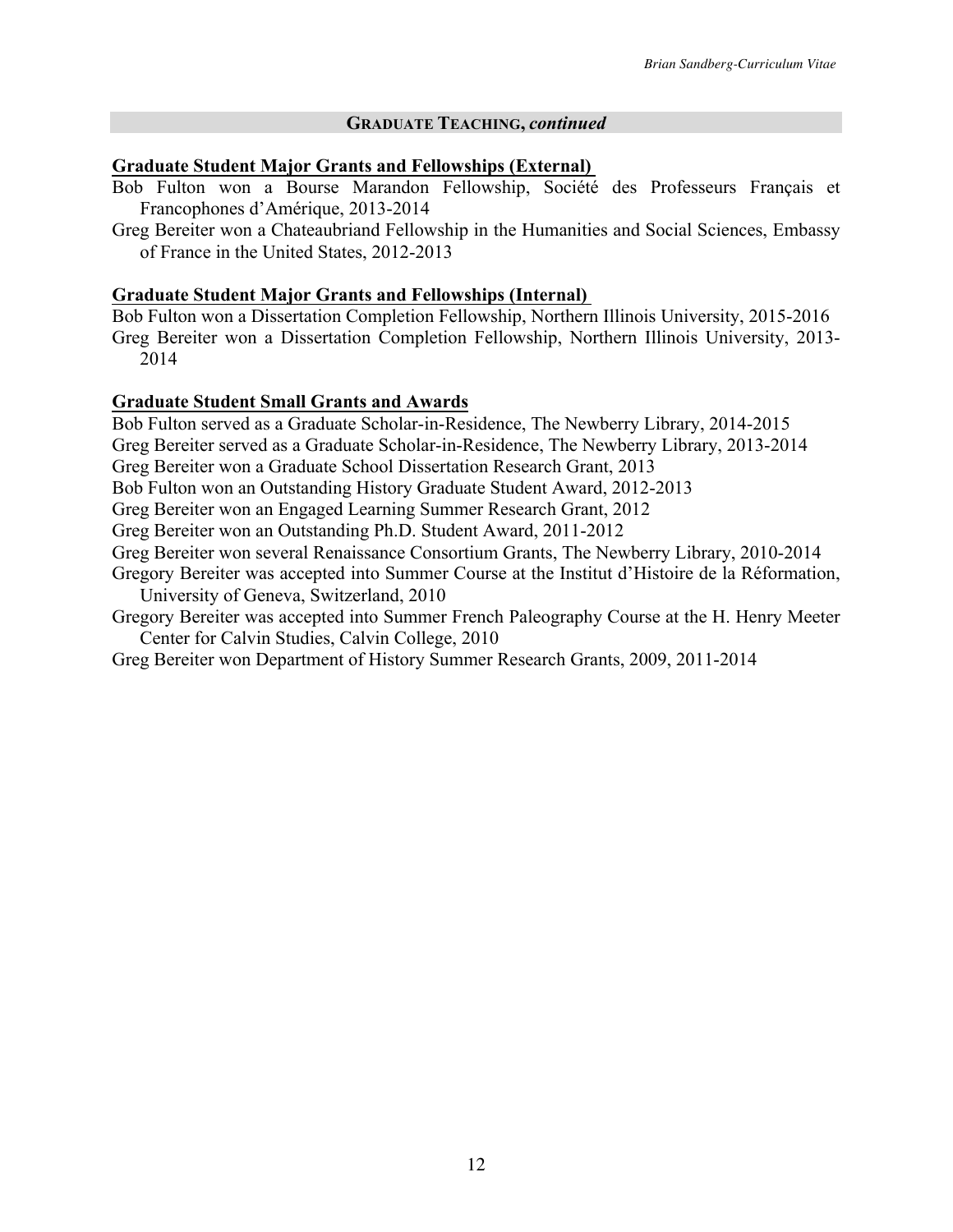## **UNDERGRADUATE TEACHING**

## **European History Courses, Upper Division**

HIST 423 *French Revolution and Napoleon*, Fall 2000, Spring 2002, Spring 2011, Spring 2016 HIST 420 *The Renaissance,* Spring 2007, Spring 2011, Spring 2013, Spring 2019

HIST 414 *European Wars of Religion, 1520-1660,* Fall 2001, Spring 2008, Spring 2012, Spring 2013, Fall 2018, Fall 2019

HIST 344 *Early Modern Europe, 1450-1715,* Fall 1999

HIST 334 *Revolutions and Civil Conflicts in French History,* Spring 2000

HIST 311 *Early Modern France, 1500-1789,* Spring 2009, Fall 2015

## **Global and Comparative History Courses, Upper Division**

HIST 495 *Introduction to Historical Research: Senior Seminar,* Spring 2008 HIST 458 *The Mediterranean World, 1450-1750,* Spring 2007, Spring 2009, Spring 2012 HIST 390 *Film and History: War in Film,* Winter 2001, Winter 2002, Summer 2009, Spring

2011, Summer 2011, Summer 2019 HIST 384 *History of War since 1500,* Spring 2019

IN 350 *Civil Conflict in Global Perspective,* Fall 2000, Fall 2001

IN 350 *Religious Violence and Intolerance in the Human Experience,* Spring 2001, Spring 2002

## **Study Abroad Courses in European History, Upper Division**

HIST 490*/*311 *Southern French History, 1500 to Present,* in *Southern France – History and Literature in Bordeaux Study Abroad Program* (co-directed), Summer 2013, Summer 2014 HIST 360 *Paris, City of Lights: An International City and the World,* May 2002

## **Survey and Writing Courses, Lower Division**

HIST 111 *Western Civilization* (various formats), 1993-1996, 1998-2002, 2006-2008, 2010, 2011, 2013

HIST 110 *History of the Western World I: Problems in the Human Past, Fall 2019* 

IN 250 *Race, Gender, and Violence in America,* Spring 2002

IN 151 *Renaissance World and Columbian Exchange / Writing Methods,* Spring 2001

## **Directed Undergraduate Research**

Jeremy Knoll, "'Still They Tempt Us': Confederate Resistance Strategies in Union Prisons," Research Rookie Program Project, 2018-2019

John Weidel, student researcher, Renaissance Online Resources Undergraduate Research Apprenticeship Program [URAP] Project, 2007-2008

Bethany Aidroos, student researcher, Gender and Violence in the French Wars of Religion URAP Project, 2008-2009

### **Undergraduate Student Grants and Awards**

Jeremy Knoll, Oral History Internship, Abraham Lincoln Presidential Library and Museum, Summer 2019

Jeremy Knoll, 2nd place, CLAS URAD Humanities Prizes, 2019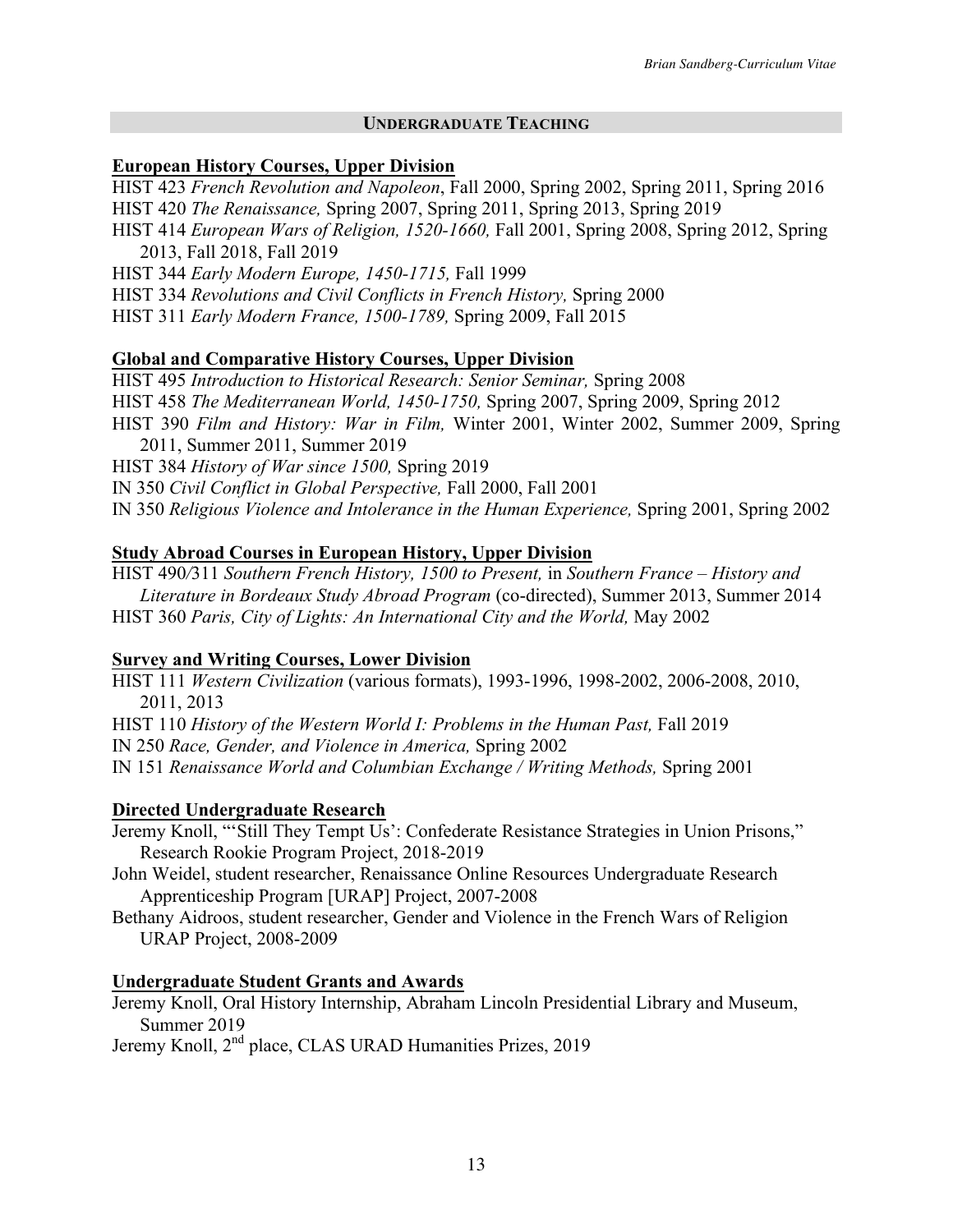### **RESEARCH PRESENTATIONS AT FRENCH HISTORY CONFERENCES**

- "La direction des guerres de Religion. Les nobles guerriers et les stratégies religieuses," at *Les guerres de Religion. Furent-elles des guerres de religion ?,* Aix-en-Provence, June 2019
- "'Arbiters and Mediators of Peace or War': Marie de Médicis as Diplomat and Military Leader," at *Society for French Historical Studies [SFHS],* Indianapolis, April 2019
- "The Persistence of the Religious Wars: Conversion, Confessional Politics, and Violence in Southern France, 1598-1629," at *Society for the Study of French History [SSFH],* University of Warwick, July 2018
- "'Our Interests Only Entail the Service of God': Theories of Political Action and Religious Justification during the French Wars of Religion," at *Western Society for French History [WSFH],* Chicago, October 2015
- "'Les saintes et genereuses actions': Catholic Nobles and Militant Activism in Confessionally-Divided Languedoc," at *SFHS,* Montréal, April 2014
- "The Lord God Wishes to Fortify Us': Huguenot Noble Protectors and Religious Violence after the Edict of Nantes," at *WSFH,* Banff, October 2012
- "Charles IX comme Roi très chrétien. L'image du roi et le problème de l'hérésie," at *Miroirs de Charles IX. Images, Imaginaires, Symboliques,* Institut National d'Histoire de l'Art [INHA], Paris, November 2011
- "'To Confound the Enemies of His Church': Religious Conflict and the Possibilities for Coexistence in Early Seventeenth-Century France," at *SFHS,* Rutgers University, April 2008
- "'Committing Atrocious Acts against the Sacred Images of God': Iconoclastic Violence in Southern France after the Edict of Nantes," at *Religion in French History and Literature Conference,* University of Chicago, February 2008
- "Women, Agency, and Violence in the French Wars of Religion," at *Spaces of War: France and the Francophone World,* University of Minnesota, October 2006
- "Violent Gestures and Warrior Utopias: Hervé Drévillon and the Cultural History of Violence," at *SFHS,* Champaign, April 2006
- "The *Grands* Thought of Forming Their Parties': Cause, Betrayal, and Honor in French Noble Culture, 1598-1635," at *SFHS,* Paris, June 2004
- "The Furious Persecutions that God's Churches Suffer in This Region': Religious Violence and Coercion in Early Seventeenth-Century France," at *WSFH,* Indianapolis, October 2001
- "He Had No Difficulty in Serving Himself to Money': Warrior Nobles, Civil Violence, and State Development in the French Wars of Religion," at *SFHS*, University of North Carolina at Chapel Hill, March 2001
- "Provincial Revolt, Patronage, and Religion in Languedoc, 1610-1634," at *University of Illinois Interdisciplinary Conference of French Studies,* spring 1995
- "Mercenaries, Politics, and Leverage: The Politics of Intervention in the French Religious Wars, 1562-1598," at *WSFH,* Drake University, November 1994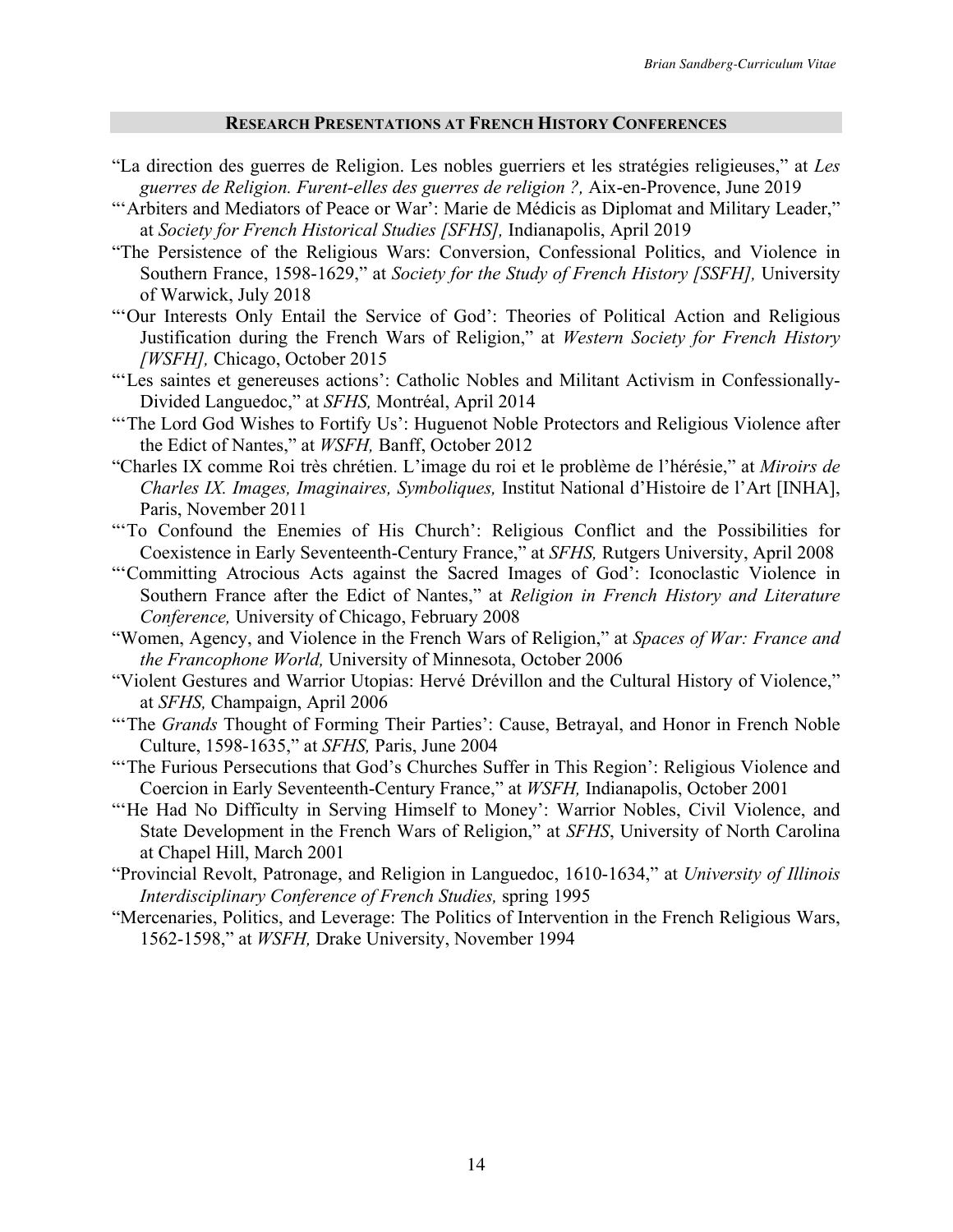#### **RESEARCH PRESENTATIONS AT EARLY MODERN STUDIES CONFERENCES**

- "Peacemaking in the Context of Religious Violence: The Edict of Nantes and the Fragility of Conflict Resolution," at *Renaissance Society of America* [RSA], Toronto, March 2019
- "'Committing Atrocious Acts against the Sacred Images of God': Iconoclastic Violence in Southern France after the Edict of Nantes," at *Sixteenth Century Society and Conference [SCSC],* Albuquerque, October 2018
- "The Galleys of France Conduct their Usual Raids along the Barbary Coasts': The Spatiality of Violence in the Early Modern Mediterranean," at *RSA,* New Orleans, March 2018
- "Conversions of Heretics, Idolaters, and Infidels in the Early Modern Mediterranean," at *RSA*, Chicago, March 2017
- "The Clamors of His Afflicted People': Sensory Experiences of the City under Siege during the French Wars of Religion," at *RSA,* Berlin, March 2015
- "Religiosity, Pollution, and Massacre Beyond the Most Catholic Capital: Popular Violence and Religious Reform in Southern France during the French Wars of Religion," at *SCSC,* New Orleans, October 2014
- "The Massacre of the Innocents: Gender and Martyrdom in the French Wars of Religion," at *SCSC,* San Juan, Puerto Rico, October 2013
- "'A Great Number of Christian Captives … That They Bring to Sell There': French Perspectives on Mediterranean Slavery," at *RSA,* Washington, DC, March 2012
- "'Accompanied by a Great Number of Their Friends': Warrior Nobles and *Amitié* during the French Wars of Religion," at *Friendship in Premodern Europe (1300-1700),* Centre for Reformation and Renaissance Studies, University of Toronto, October 2011
- "'Generosity...in the Slavery of this Brave Cavalier': Sanctity Honor in the French Mediterranean," at *SCSC,* Montréal, October 2010
- "'Put Us All in Good Peace and Union': Religious Peacemaking in Languedoc after the Edict of Nantes," at *SCSC,* Genève, May 2009
- "'Il témoigne la résolution qu'il a pris de vivre et mourir avec le parti': Prises d'armes et les choix religieuses pendant les guerres de religion," at *Choisir et Risquer. L'acteur face à l'événement, XVI<sup>e</sup> -XVIII<sup>e</sup> siècle,* Université de Paris IV (Paris-Sorbonne), May 2009
- "'My Hydras and Cruel Monsters Render Homage': The Marvelous in Religious and Political Culture in Early Modern France," at *New Worlds, New Publics: Re(con)figuring Association and the Impact of European Expansion, 1500-1700,* Newberry Library, Chicago, September 2008
- "Of Mothers and Aunts: Regency Government and Performance in Early Modern France and Tuscany under Maria de' Medici and Christine de Lorraine," at *RSA,* Chicago, April 2008
- "'Demonstrations of True Friendship': Gender and Violence in Early Seventeenth-Century French Reconciliation Ceremonies," in a session sponsored by the Harvard University Center for Italian Renaissance Studies at Villa I Tatti, at *RSA,* Miami, March 2007
- "The Means to Rebuild the Church: Noble Networks, Piety, and Religious Patronage in Southern France and Tuscany," at *European Aristocratic Identities (1600-1850): Between Cosmopolitanism and Localism,* European University Institute, January 2006
- "Iconography of Religious Violence: Caterina de' Medici's Art Patronage during the French Wars of Religion," at *La committenza di Caterina de' Medici: Feste, musica, pittura, scultura, architettura*, Kunsthistorisches Institut in Florenz, Max-Planck-Institut, Florence, October 2005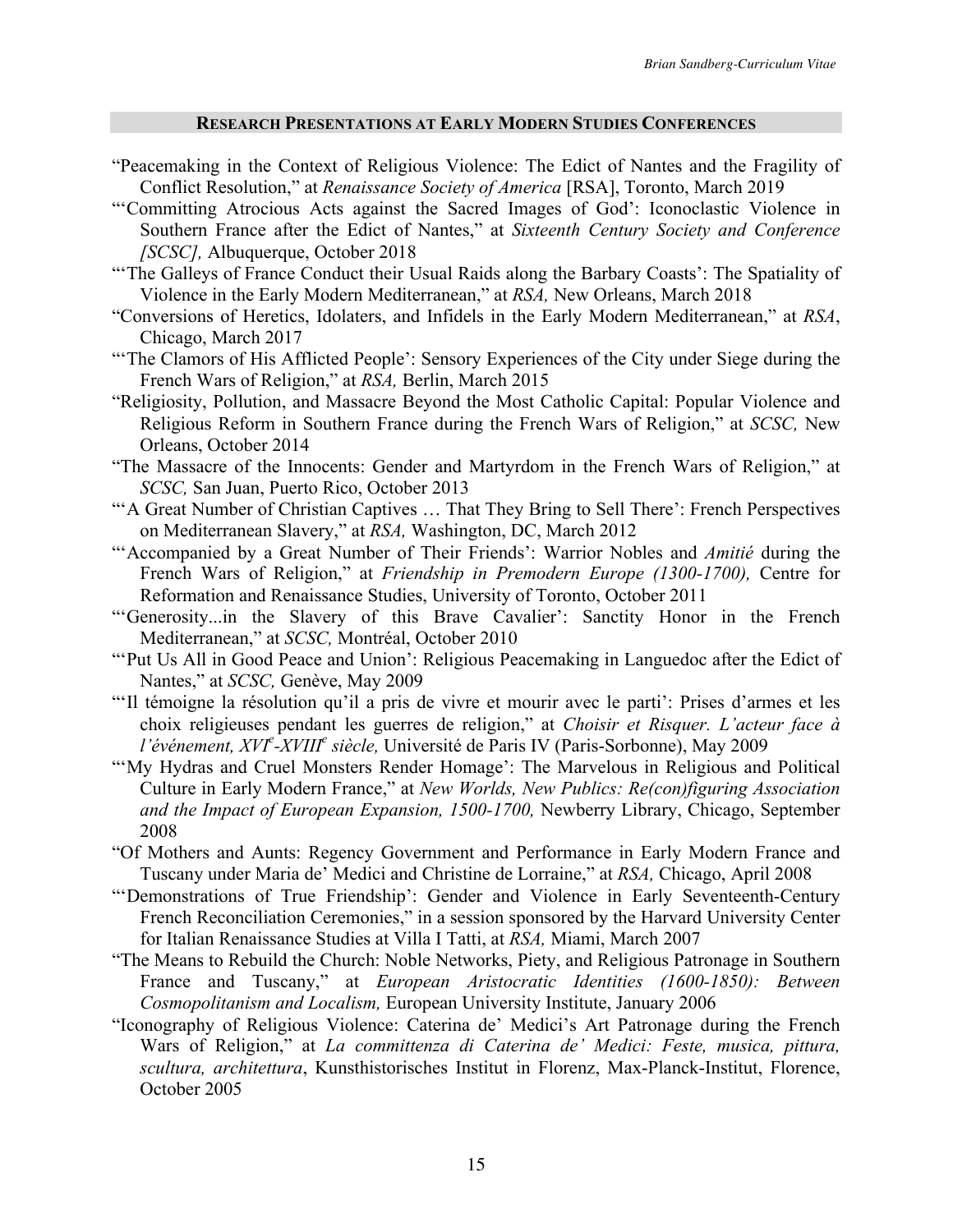#### **RESEARCH PRESENTATIONS AT EARLY MODERN STUDIES CONFERENCES,** *continued*

- "The Tender Affections of a Good Mother and...the True Duties of a Loyal Subject': Positioning and Identification in Maria de' Medici's Correspondence, (1610-1632)," at *Le donne Medici nel sistema europeo delle Corti (XVI-XVIII secolo),* Archivio di Stato di Firenze, Università degli Studi di Firenze, European University Institute, October 2005
- "'La Privazione della vostra vista': Maria de' Medici e la Distanza del Potere in Francia all'Inizio del Seicento," at *Genere e potere. Sovranità, sfera pubblica e società in Antico Regime,* Università di Siena, October 2005
- "Financing the Counterreformation: Noble Credit and Construction Projects in Southern France during the Early Seventeenth Century," at the *XXXVI Week of Studies at Istituto Internazionale di Storia Economica 'F. Datini',* Prato, April 2004
- "Posizionamento ed Identificazione nella corrispondenza di Maria de' Medici" at *Le Donne Medici nel Sistema Europeo delle Corti (XVI-XVIII secolo),* Firenze, December 2003
- "Iconoclasm and Desecration of Religious Sites in Early Seventeenth-Century France," at *Defining the Holy: Sacred Space in Medieval and Early Modern Europe,* University of Exeter, April 2003
- "Shifting Identities and Divided Loyalties: Noble Clientele Practices during the French Wars of Religion," at *Living Nobly: Constructing Noble Relations in Early Modern Europe*, European University Institute, April 2003
- "'Generous Women Came to the Breach': Besieged Women in the French Wars of Religion," at *SCSC*, Denver, October 2001
- "Images of Revolt: Civil Conflict in Southwestern France, 1610-1635," at *SCSC,* St. Louis, October 1999

## **RESEARCH PRESENTATIONS AT MEDITERRANEAN HISTORY CONFERENCES**

- "The Medici and the Mediterranean: Transoceanic Perspectives on Florentine History," at *I Medici e il Levante: Culture e diaolghi tra Firenze e il Mediterraneo Orientale (1532-1743),*  Florence, June 2013
- "'Moors Must Not be Taken for Black': Race and Cultural Translation across the Early Modern French Mediterranean," (revised version), at *The Mediterranean and Maritime Perspectives,* University of California, Santa Cruz, May 2013
- "'Against the Detestable Sect of Mohammed': Religion, Violence, and Imperialism in the Early Modern French Mediterranean," at NEH Summer Institute on "Networks and Knowledge in the Medieval Muslim-Christian-Jewish Mediterranean," Barcelona, Summer 2012
- "'Moors Must Not be Taken for Black': Islamic / French Cultural Translations across the Early Modern Mediterranean," in "Language and Cultural Mediation in the Mediterranean, 1200- 1800," at *10th Mediterranean Research Meeting,* Montecatini Terme, March 2009
- "'Desiring to Go Learn of Virtue in Italy': Re-examining Mediterranean Honor Culture through the Activities of Southern French and Italian Nobles, 1580-1635," at the *Mediterranean Studies Association International Congress,* Genoa, May 2006
- "French Nobles and Religious Struggle in the Mediterranean, 1598-1635," at the *2nd Mediterranean Maritime History Network Conference,* Messina, May 2006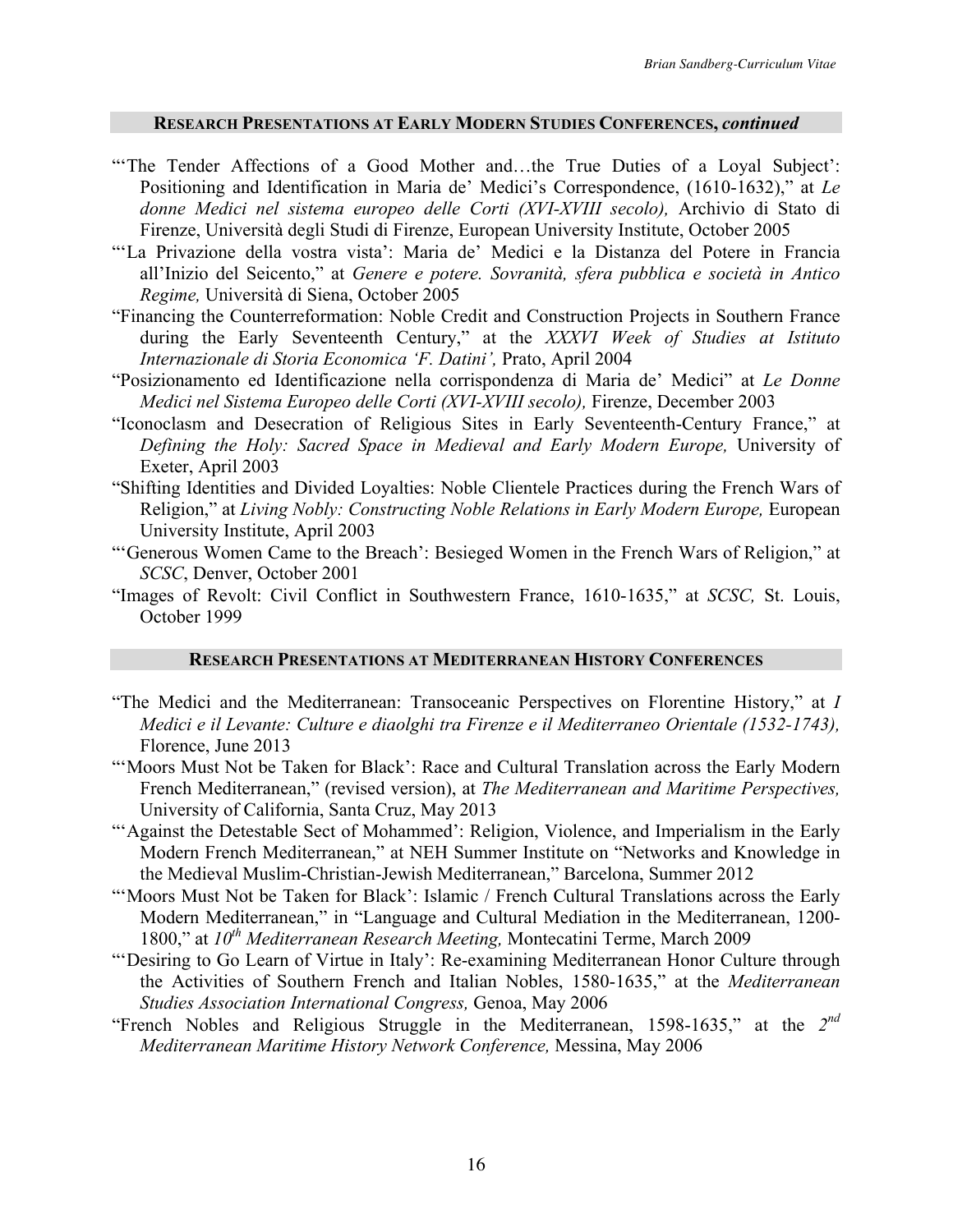### **RESEARCH PRESENTATIONS AT VIOLENCE STUDIES CONFERENCES**

- "Troubles Concerning Religion: Narratives and Practices of Wars of Religion," at *Early Modern War and the Formation of Europe,* University of Minnesota, November 2018
- "Considering Intersections of Gender and Violence: Conceptual Problems and Early Modern Evidence," at *Women, Weapons, and War,* University of Edinburgh, June 2018
- "Ravages and Depredations: Raiding War and Globalization in the Early Modern World," at *A Violent World? Changes and Limits to Large-Scale Violence in Early Modernity*, All Souls College, University of Oxford, June 2017
- "Mes hydres et monstres cruels rendront hommage' : L'imaginaire de la domination mondiale et le discours de l'empire à l'aube de l'empire français, c. 1600," at *La domination comme expérience européenne et américaine (XVIe – XVIIe siècle),* Université de Paris IV, June 2017
- "Actes Indignes : violences sexuelles et religieuses pendant les guerres de religion," at *Le genre et la guerre : Les femmes, la virilité, et la violence,* IEA de Paris, June 2015
- "New Wars of Religion: Rethinking Contemporary Violence through the French Wars of Religion," at *Wars of Religion: Past & Present,* Princeton University, April 2015
- "'Actions Héroïques et Dignes de Mémoire' : Les nouvelles de guerre et la circulation des connaissances militaires pendant les Guerres de religion," at *Guerre, circulations et transferts culturels de la Renaissance à l'Empire,* Université de Paris I (Panthéon-Sorbonne), January 2015
- "The Enterprises and Surprises that They Would Like to Perform': Fear, Urban Identities, and Siege Culture during the French Wars of Religion," at *The World of the Siege,* Duke University, September 2014
- "'Les cruautés barbares qu'ils exercent' : La violence confessionnelle et les atrocités pendant les Guerres de Religion," at *La Cruauté en images. Guerre et Paix dans la société,* Université de Paris I (Panthéon-Sorbonne), April 2014
- "The Violence that Women Do: Gender, Agency, and Killing in the French Wars of Religion," at *Campaign Communities: New Historical Perspectives on Armies, Gender, and the State,*  University of Illinois at Urbana-Champaign, September 2009
- "'Diligently Assembling a Great Number of My Friends': Military Entrepreneurs and Personal Armies in the French Wars of Religion, 1562-1629," at *Die Kapitalisierung des Krieges Kriegsunternehmer in Spätmittelalter und Früher Neuzeit,* Deutsches Historisches Museum, Berlin, March 2009
- "'To Have the Pleasure of This Siege': Witnessing Violence during the European Wars of Religion," at *Beholding Violence: A Conference on Medieval and Early Modern Representation and Culture,* Bowling Green University, February 2008
- "'Calm Possessor of his Wife, but Not of the Château that She Had': Gendering Religious Violence in the French Wars of Religion," at *Gender Matters: Re-Reading Violence, Death, and Gender in Early Modern Literature and Culture,* University of Illinois at Urbana-Champaign, March 2007
- "'Only the Sack and the Noose for its Citizens': Atrocities against Civilians in the Wars of Religion in Early Seventeenth-Century France," at *Collateral Damage Conference,* University of Toronto, May 2004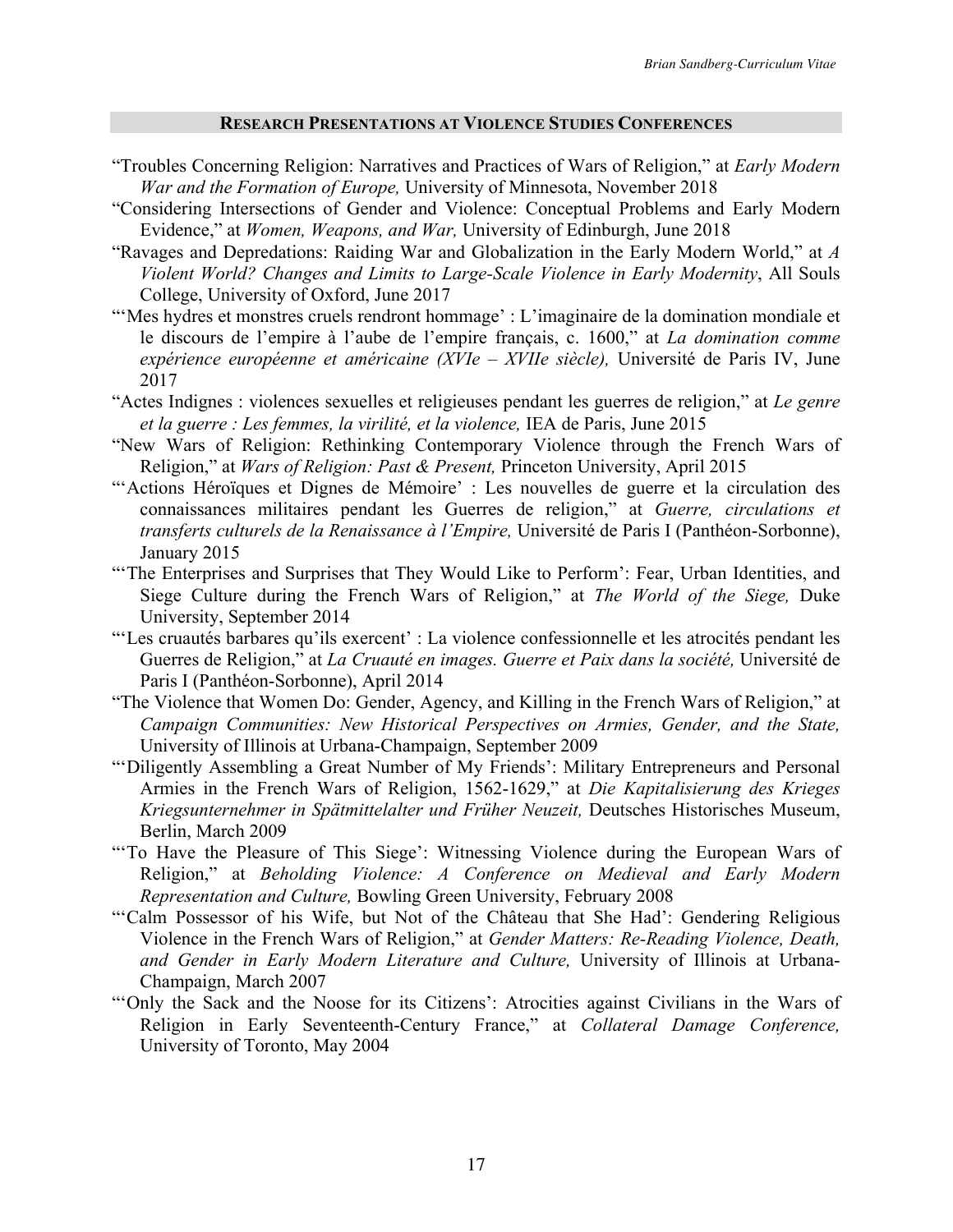#### **RESEARCH PRESENTATIONS AT VIOLENCE STUDIES CONFERENCES,** *continued*

- "Rituals of Religious Violence during the Latter Stages of the French Wars of Religion, 1598- 1629," at *Religious Violence and Modernity—Bodies, Rituals and Politics,* European University Institute, March 2003
- "The Infection of Heresy: Religious Conquest and Confessional Violence in Early Modern France," at *Diversity within Unity: Cultures of Violence*, Prague, August 2002
- "A Royal Monopolization of Violence? Nobles and Civil Warfare in Early Modern France," at *Better to be Feared than Loved? Power in the Early Modern World,* The Ohio State University, May 1999
- "'We Speak of Nothing but the Assemblies of Men of War...in Small Groups': Army Mobilization during the French Religious Wars," at *Society for Military History [SMH]*, Washington, DC, April 1999
- "The Military Clientele of the Earl of Essex and its Culture of Honor, 1585-1601," at *Theatrum Militarum III,* The Ohio State University, April 1995
- "Patronage, Recruitment, and Revolts in Early Modern France, 1610-1635," at *Theatrum Militarum II,* The Ohio State University, April 1994
- "Necessary Evil: Patterns of Mercenary Service in French Armies, 1562-1610," at *Theatrum Militarum I,* The Ohio State University, May 1993

# **RESEARCH PRESENTATIONS AT COMPARATIVE AND INTERDISCIPLINARY CONFERENCES**

- "Conversion, Confessional Politics, and Violence in the Final Stages of the French Wars of Religion, 1598-1629," at *The Politics of Conversion: Martin Luther to Muhammad Ali,* Newberry Library, September 2017
- "Intellectual Communities in Conflict: Jean Bodin, Historical Criticism, and Political Culture in Anthony Grafton's *Ars historica*," at *An International Roundtable on Anthony Grafton's 'Contributi',* IEA de Paris, June 2015
- "'For the Extirpation of Heresy and the Punishment of Heretics': Gender and Religious Crime in the French Wars of Religion," at *SSHA,* Chicago, November 2013
- "New Wars of Religion? Interpreting the European Wars of Religion in an Age of Religious Violence," at *Devotion, Discipline, Reform: Sources for the Study of Religion, 1450-1650,* Newberry Library, Chicago, September 2011
- "'Accompanying these Hardships with a Great Number of Baton Blows': The Peculiar Institution of Mediterranean Slavery," at *Peculiar Institutions: Borders, Boundaries, Identities, and Genres,* University of Chicago, April 2010
- "'Against the Detestable Sect of Mohammed': How Religious Violence Shaped the French Mediterranean and Early Globalization," at *Globalization and the Humanities,* Institute for Research in the Humanities, University of Wisconsin at Madison, February 2010
- "Women under Siege in the French Wars of Religion," at *Attending to Early Modern Women: Conflict, Concord,* University of Maryland, November 2009
- "French Nobles and Urban Clienteles in Languedoc during the French Wars of Religion," at the *7th International Conference on Urban History, EAUH,* Athens, October 2004
- "'There was nothing he would not attempt': Patronage, Recruitment, and Political Conflict in Early Modern France, 1610-1628," at *Southern Historical Society*, Louisville, October 1994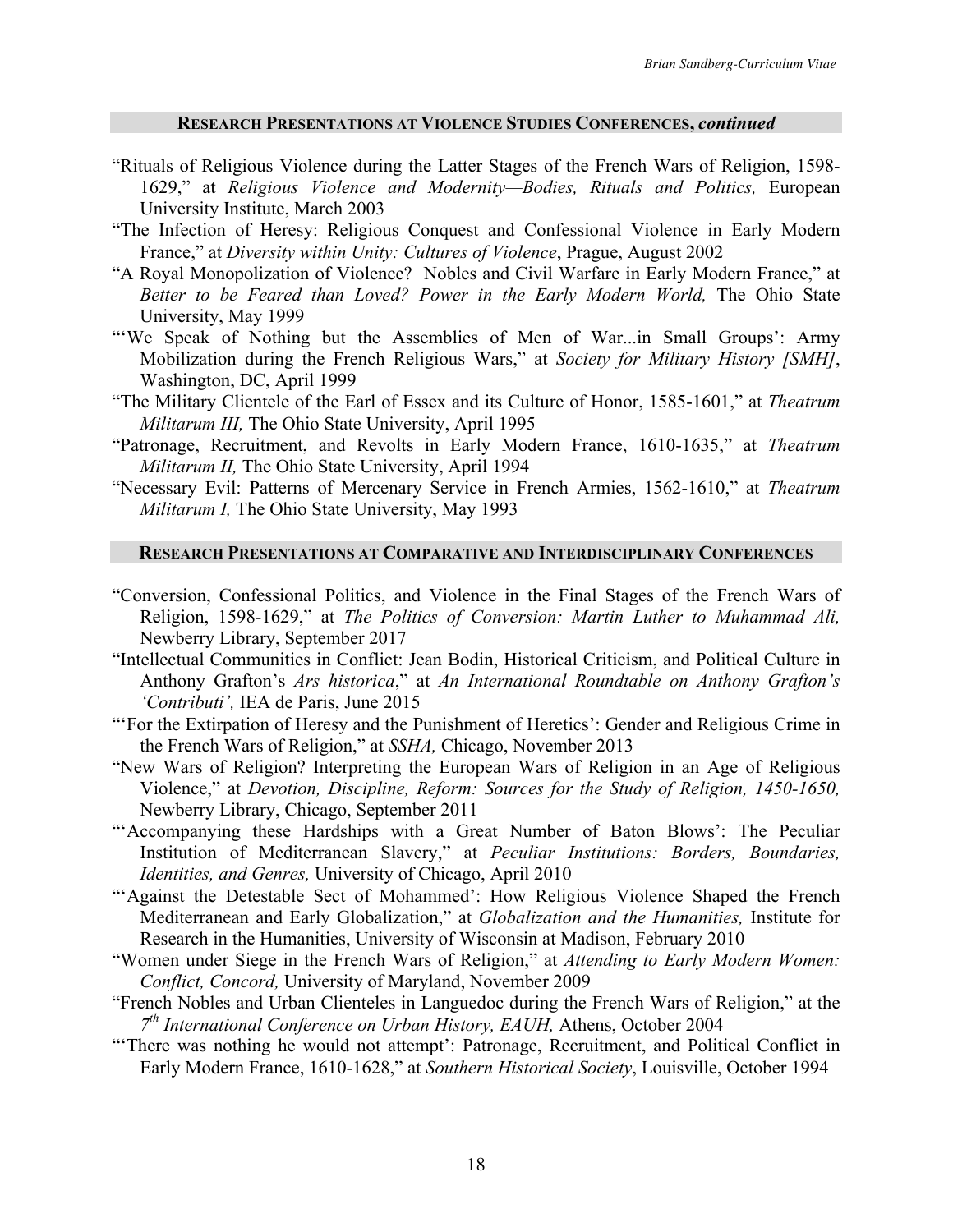#### **INVITED LECTURES AND PRESENTATIONS**

- "The Galleys of France Conduct their Usual Raids along the Barbary Coasts': The Spatiality of Violence in the Early Modern Mediterranean," at Jim Collins's graduate seminar, Georgetown University, February 2019
- "The Clamors of His Afflicted People': Sensory Experiences of the City under Siege during the French Wars of Religion," at the Early Modern and Mediterranean Worlds Workshop*,* University of Chicago, February 2019
- "Peacemaking in the Context of Religious Violence: The Edict of Nantes and the Fragility of Conflict Resolution," *Global Understanding Workshop on Civil Conflict, Justice, and Reconciliation,* St. Edward's University, May 2018
- "Conversion, Confessional Politics, and Violence in the Final Stages of the French Wars of Religion, 1598-1629," at the Early Modern and Mediterranean Worlds Workshop*,* University of Chicago, January 2018
- "'Our Interests Only Entail the Service of God': Political Theory and Religious Violence during the French Wars of Religion," at the Early Modern Workshop, University of Chicago, April 2017
- "Daumier's France: Politics, Satire, and Sociability," lecture to accompany an exhibition on *Hand in Hand: The Visual Arts as a Means of Social and Political Propaganda, Protest and Commentary,* at the Northern Illinois Art Museum, April 2017
- "The Massacre of the Innocents: Gender and Martyrdom in the French Wars of Religion," at *Renaissance Seminar,* University of Chicago, October 2016
- "Les communités divisées et les politiques confessionnelles pendant les Guerres de Religion," at Émilie Dosquet and Arnaud Guinier's graduate seminar, École Normale Supérieure, Paris, February 2015
- "Actes martiaux vertuesement exercez par les femmes" : L'orchestration féminine de la violence pendant les Guerres de Religion, 1562-1629," at Denis Crouzet's graduate seminar, Université de Paris IV (Paris-Sorbonne), October 2014
- "Stratégies religieuses : Representant la stratégie à travers la violence religieuse," at Hervé Drévillon's graduate seminar, Université de Paris I (Panthéon-Sorbonne), March 2014
- "'A la rencontre de la detestable secte de Mahomet' : La Violence religieuse et l'impérialisme dans la Méditerranée français, 1550-1650," at Jean Boutier's graduate seminar, École des Hautes Études en Sciences Sociales [EHESS], Marseille, December 2012
- "'Put Us All in Good Peace and Union': Religious Peacemaking in Languedoc after the Edict of Nantes," at Early Modern Workshop*,* University of Chicago, October 2011
- "Wars of Religion / War and Religion," at John A. Lynn's graduate seminar, Northwestern University, November 2009
- "'Martial Acts Virtuously Enacted by Women': Gender and Violence in the French Wars of Religion," at the Institute for Research in the Humanities, University of Wisconsin at Madison, October 2009
- "Personal Influence and Everyday Retribution: Noble Culture and Violence in the Early Modern Mediterranean World," at *French Social History: Intersections and New Directions, A Symposium in Honor of William Beik,* Emory University, April 2007
- "'Demonstrations of True Friendship': Gender and Violence in Early Seventeenth-Century French Reconciliation Ceremonies," at the Modern France Workshop, University of Chicago, April 2007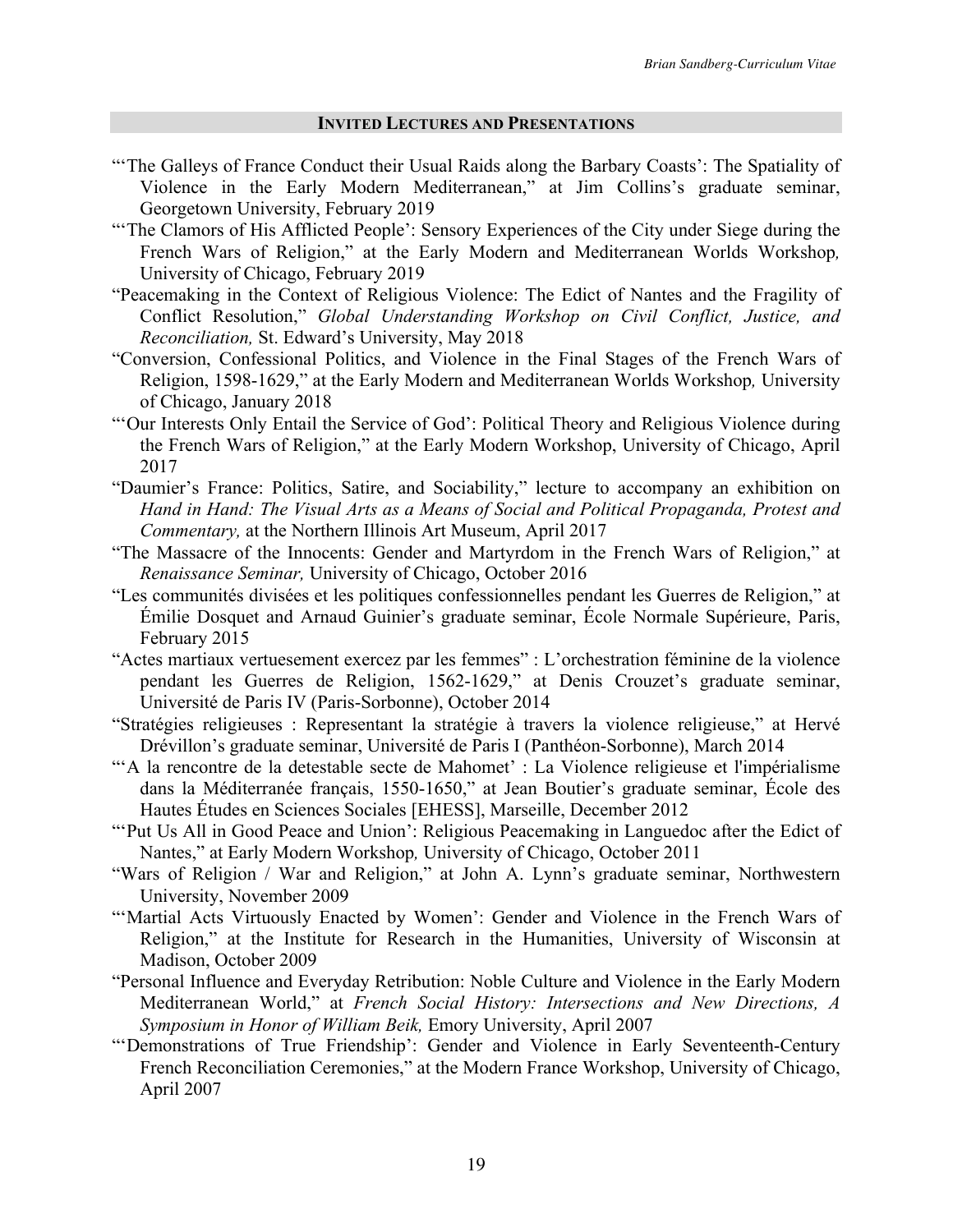### **INVITED LECTURES AND PRESENTATIONS,** *continued*

- "Noble Culture and the 'Civilizing Process' during the French Wars of Religion," at Bartolomé Yun-Casalilla's graduate seminar, European University Institute, March 2004
- "Rethinking Revolution: Writing History in a Post-Modern Age," at graduate seminar, European University Institute, February 2003
- "Conflict and Coexistence: Research on Provincial Nobles and Religious Violence in France after the Edict of Nantes," at Marcello Verga's graduate seminar, Università degli Studi di Firenze, February 2003

### **BOOK TALKS AND PRESENTATIONS**

- Book talk on "War and Conflict in the Early Modern World, 1500-1700," at the University of Wisconsin at Whitewater, February 2017
- Book talk on "War and Conflict in the Early Modern World, 1500-1700," at Northern Illinois University, August 2016
- Book talk on "Un Courage viril. Le genre et la violence en France pendant les Guerres de Religion," at the Institut d'Histoire de la Réformation, Université de Genève, April 2015
- Book talk on "Un Courage viril. Le genre et la violence en France pendant les Guerres de Religion," at Residents' seminar, Institut d'Études Avancées [IEA] de Paris, February 2015
- Book talk on "Guerre et conflit dans le monde moderne, 1500-1700," at Hervé Drévillon's graduate seminar, Université de Paris I (Panthéon-Sorbonne), May 2015
- Book talks on "Les Pratiques guerrieres : La Culture nobiliaire et le conflit civil dans le Languedoc et la Guyenne," at the graduate seminars of Jean Boutier, EHESS, Marseille, and Hervé Drévillon, Université de Paris I (Panthéon-Sorbonne), Fall 2012
- Book talk on "Warrior Pursuits: Noble Culture and Civil Conflict in Early Modern France," at Suzanne Desan's graduate seminar, University of Wisconsin at Madison, Feburary 2012
- Book talk on "Warrior Pursuits: Noble Culture and Civil Conflict in Early Modern France," at Northern Illinois University, November 2010

### **PRESENTATIONS ON DIGITAL HUMANITIES, ARCHIVAL STUDIES, AND FILM STUDIES**

- "Transnational Histories: Medici Archives and Franco-Italian Relations," at the *Medici Archive Project Summer Seminar in Paleography and Archival Studies,* Florence, June 2019
- "Manuscript Sourcing and Digital Framing: The Case of Maria de' Medici," in *Roundable on France and the Medici—Sources and Methodology,* at *SCSC*, New Orleans, October 2014
- "Les sources iconographiques dans Les Camisards de René Allio : religion et résistance en Languedoc," at *Les histoires de René Allio. De Marseille à la Grande galerie,* Institut National d'Histoire de l'Art [INHA], Paris, November 2013
- "New Digital Humanities Approaches to Renaissance Studies: Manuscript Imaging and Research Outsourcing in the Florentine Archives using the Bía Platform," at the Newberry Library, University of Michigan at Ann Arbor, University of Wisconsin at Madison, and Northern Illinois University, March-April 2013
- "La déchifrrage des images dans les films historiques : l'histoire et la représentation des Guerres de Religion au cinéma," at seminar of Myriam Tsikounas, December 2012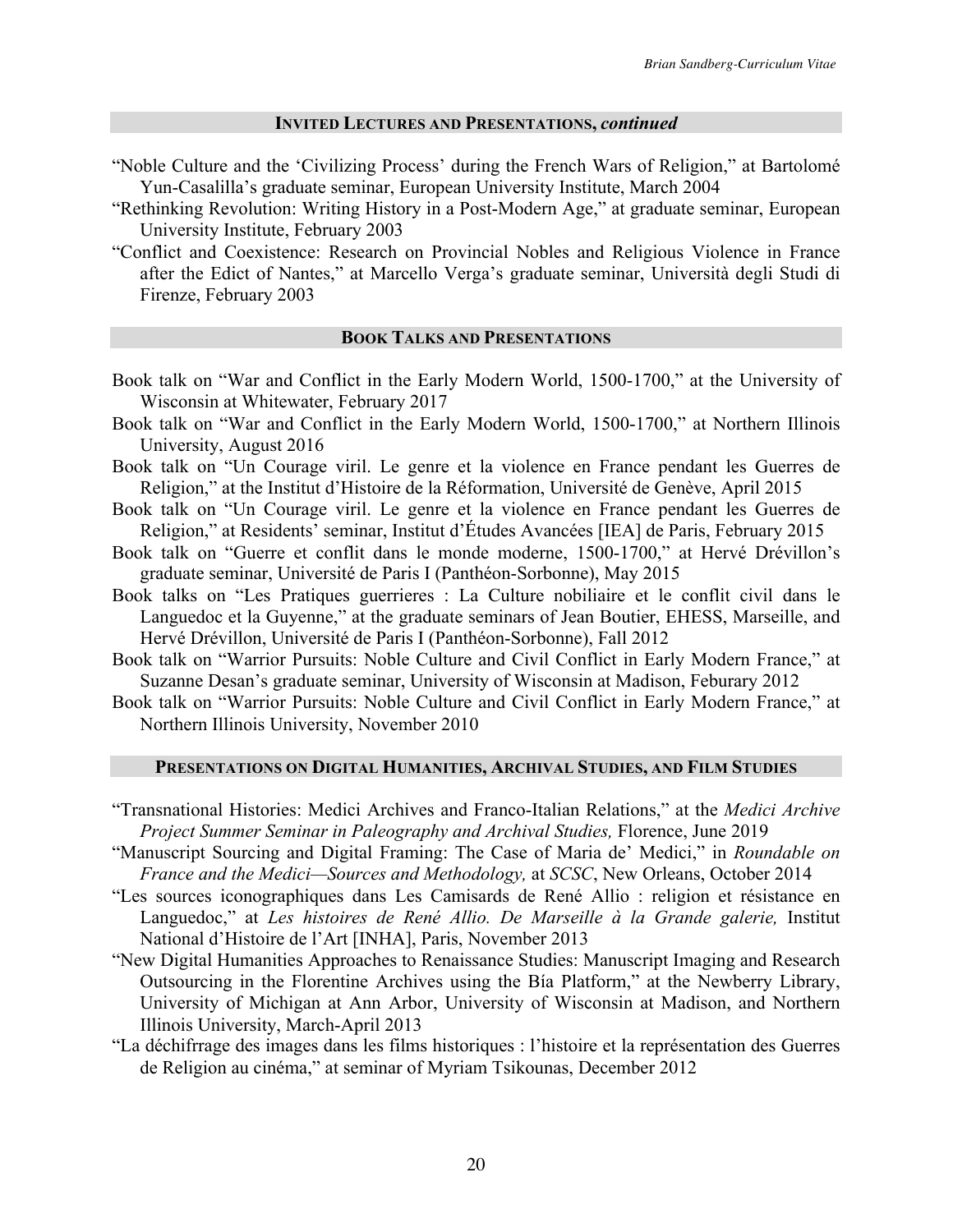#### **PRESENTATIONS ON DIGITAL HUMANITIES, ARCHIVAL STUDIES, AND FILM STUDIES,** *continued*

- "Interdisciplinary Studies and Digital Humanities: American Universities Adapt," at the graduate workshop of Arundhati Virmani, EHESS, Marseille, December 2012
- "Les révoltes nobiliaires et les histoires confessionnelles. Représentations de la violence nobiliaire d'après *La Reine Margot, Henri IV,* et *La Princesse de Montpensier,*" at *Révoltes et Révolutions dans l'Europe moderne du XVe siècle à 1788 au cinéma et à la télévision,* Université de Caen, September 2012
- "Quel Capitano Ebreo Corsaro: Early Modern Jewish History in the Medici Archive Project Database," at *Jews, Urban Space and Early Modernity,* Northwestern University and Spertus Institute for Jewish Studies, Chicago, November 2010
- "Investigating Artistic Families and their Workshops through the Medici Archive Project Database," at *Family Values: Locating the Family in the Early Modern Italian Workshop,*  Warwick in Venice Program, Venice, April 2010

### **PRESENTATIONS AT EDUCATIONAL WORKSHOPS AND ADMINISTRATIVE CONFERENCES**

- "Digital History Workshop," for History Gradaute Students Association, Northern Illinois University, February 2018
- "Religious Change during the European Wars of Religion," at Newberry Teachers' Consortium, Newberry Library, Chicago, November 2017
- "Digital Humanities and Advocacy for Research across the Humanities," at the *Council of Colleges of Arts and Sciences [CCAS]* Conference, Denver, November 2017
- "Portraying War in Film: Historical Films and Interpretation," Newberry Teachers' Consortium, Newberry Library, Chicago, October 2011
- "Reformers, Heretics, and Soldiers: European Wars of Religion, 1520s-1660s," at Newberry Teachers' Consortium, Newberry Library, Chicago, March 2011
- "Galileo and the Medicean Stars: Early Modern Patronage and the Production of 'Scientific' Knowledge," at *New Ideas in Science and History: Galileo Conference,* Northern Illinois University, February 2009
- "Theoretical and Historical Considerations on Contemporary Religious Violence in Iraq," at *New Ideas in History: Conflict, Violence, and the Road Back to Peace,* Northern Illinois University, October 2008
- "Violence and Conflict in the Early Modern World," at *World 2000 Conference on Teaching World History and Geography*, Austin, February 2000

#### **ROUNDTABLE PRESENTATIONS**

- "Writing and Teaching Accessible History," Roundtable Discussion, *NIU History Graduate Association Conference,* Northern Illinois University, November 2018
- "Mack Holt's Contributions to the Study of Confessional Politics and Religious Warfare," in "Roundtable in Honour of the Work of Professor Mack Holt," at *Society for the Study of French History [SSFH],* University of Warwick, July 2018
- "Renaissance Conflicts and Digital Humanities: A Roundtable Discussion," at *Renaissance Society of America,* Chicago, March 2017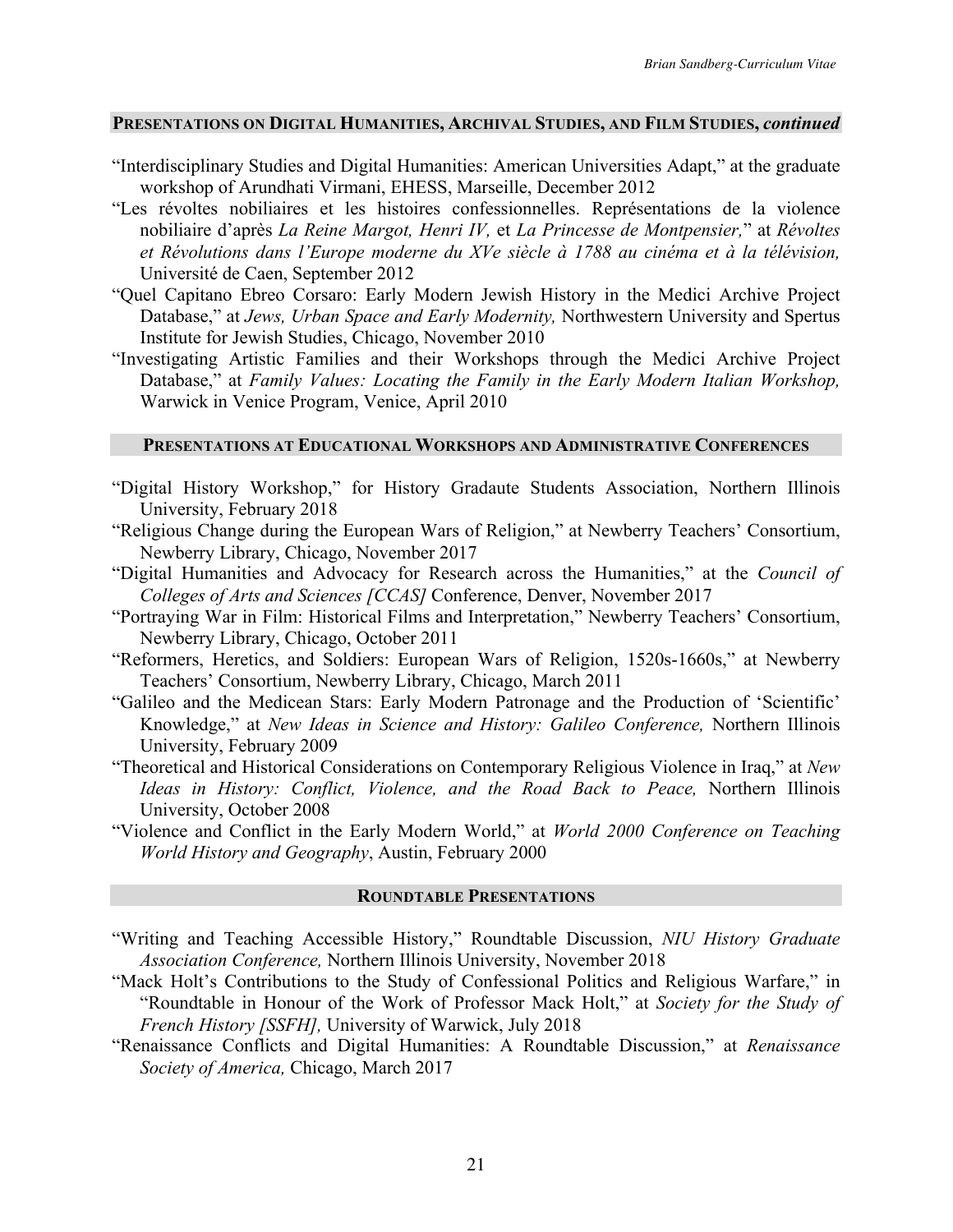#### **ROUNDTABLE PRESENTATIONS,** *continued*

"Interdisciplinary Experimentations," ConverStations discussion at *Digital Humanities Experiments,* Deutsches Historisches Institut, Paris, June 2015

"The Next Step: Getting Your Paper Published," Roundtable Discussion, *NIU History Graduate Association Conference,* Northern Illinois University, April 2009

#### **PRESENTATIONS AT LIFELONG LEARNING AND PUBLIC LECTURE SERIES**

- "Luther's Reform and the  $500<sup>th</sup>$  Anniversary of the Reformation(s)," at Green Fields of Geneva, October 2017
- Book talk on "War and Conflict in the Early Modern World, 1500-1700," NIU Notables "Brown Bag" Lecture Series, Lifelong Learning Institute, Northern Illinois University, March 2017
- "After Charlie Hebdo: *Laïcité* and Religious Politics in France," NIU Notables "Brown Bag" Lecture Series, Lifelong Learning Institute, Northern Illinois University, September 2015

"Lawrence of Arabia," Egyptian Theater, DeKalb, February 2013

- "Historical Perspectives on Religious Violence in Iraq," in NIU Notables "Brown Bag" Lecture Series, Lifelong Learning Institute, Northern Illinois University, April 2008
- "Women and Gender in the French Wars of Religion, 1562-1629" at Lifelong Learning Institute, Northern Illinois University, October 2007

"Historical Perspectives on 11 September," in a Teach-In at Millikin University concerning the Attacks on the World Trade Center and the Pentagon, September 2001

### **CONFERENCE AND WORKSHOP ORGANIZATION**

- Served on organizational committee for *Engaged Learning, Teaching and Scholarship Conference,* Northern Illinois University, 2017-2018
- Co-organized conference on *Le genre et la guerre : Les femmes, la virilité, et la violence*, at IEA de Paris, June 2015
- Organized and led graduate workshop on *Approches des humanités numériques dans les études de la Renaissance / Digital Humanities Approaches to Renaissance Studies,* at IEA de Paris, April 2015
- Served on organizational committee for *Attending to Early Modern Women [AEMW] Conference 2015,* 2013-2014

Served on organizational committee for *AEMW Conference 2012,* 2010-2011

- Co-organized workshop on "Women under Siege," at *AEMW: Conflict, Concord,* University of Maryland, November 2009
- Co-organized *Campaign Communities: New Historical Perspectives on Armies, Gender, and the State,* University of Illinois at Urbana-Champaign, September 2009
- Organized conference and chaired panels at *Living Nobly: Constructing Noble Relations in Early Modern Europe,* European University Institute, April 2003
- Organized panels for the *Society for French Historical Studies [SFHS]* and *Western Society for French History [WSFH]* conferences, 2001

Served as liaison for *Theatrum Militarum* conferences, Ohio State University, 1993-1995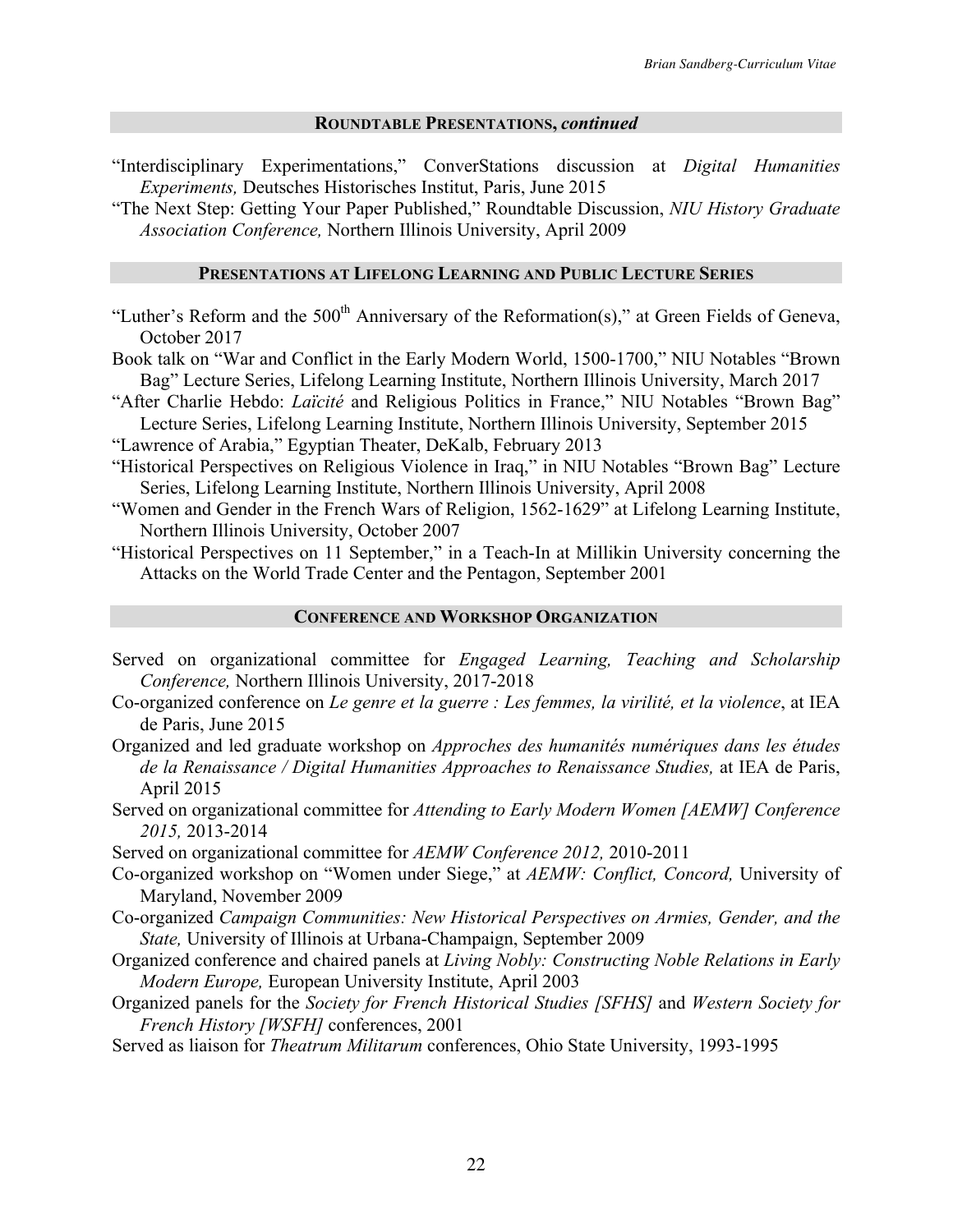### **CONFERENCE SESSION SERVICE**

- Commented on papers in panel on "Negotiating the Religious Divide from the Valois to the Bourbon Dynasties," at *SFHS*, Indianapolis, April 2019
- Commented on papers in panel on "Confessional Boundaries and the Politics of Print," at *SFHS*, Indianapolis, April 2019
- Co-organized panel on "Gender and Religion in Early Modern France," at *SFHS*, Indianapolis, April 2019
- Facilitated "Digital Paleography Transcribe-a-thon," at *RSA Digital Day of Learning,* University of Toronto, March 2019
- Chaired panel on "Failures of Religious Dialogue in Early Modern France," at *American Society of Church History* Conference, Chicago, January 2019
- Organized session on "Advocating for Research in the Humanities and Social Sciences," at the *Council of Colleges of Arts and Sciences [CCAS]* Conference, Denver, November 2017
- Organized and chaired session on "Roundtable on Religion, Violence, and Regime Change in French History," at *WSFH*, November 2016
- Chaired session on "Network Connections: Communications and Information Management in France during the Seventeenth Century," at *SFHS*, Nashville, March 2016
- Chaired general discussion at *Traduire la Première Guerre Mondiale : le cas de T. E. Lawrence,*  IEA de Paris, May 2015
- Chaired panel on "Networks and Connectivity in the Irano-Mediterranean Frontier Zone II: Texts and Individuals," at *Renaissance Society of America [RSA]* Conference*,* Berlin, March 2015
- Chaired sessions at *Guerre, circulations et transferts culturels de la Renaissance à l'Empire,* Université de Paris I (Panthéon-Sorbonne), January 2015
- Chaired panel on "Killing in the Name Of: Regicide, Assassination, and Political Violence during the French Wars of Religion," and commented on papers at the *Sixteenth Century Society and Conference [SCSC],* New Orleans, October 2014
- Chaired panel on "Early Modern Political Gestures" and commented on papers at *SCSC*, San Juan, Puerto Rico, October 2013
- Commented on papers in panel on "The Wars of Religion: Militancy in Word and Deed," *WSFH*, Banff, October 2012
- Chaired panel on "Creating Communities through Coercion in Seventeenth-Century France," *American Historical Association Annual Meeting [AHA],* Chicago, January 2012
- Chaired panel on "Politics in Scotland" at *Friendship in Premodern Europe (1300-1700),* Centre for Reformation and Renaissance Studies, University of Toronto, October 2011
- Served as facilitator and moderated roundtable for *Devotion, Discipline, Reform: Sources for the Study of Religion, 1450-1650,* Newberry Library, Chicago, September 2011
- Chaired panel on "'Ways of Warfare' in Early-Modern Europe: English, Spanish and Dutch Perspectives," at *SMH*, Chicago, June 2011
- Chaired panel on "Power and Diplomacy: Duke Cosimo I de' Medici and Italy through the Letters of the Medicean Archive," *RSA,* Venice, April 2010
- Commented on papers in panel on "Early Modern Mobility" at *WSFH*, Québec, November 2008
- Chaired panel on "Bonfires of Culture: Religious and Intercultural Violence in the Early Modern Atlantic World" at *AHA,* Washington, DC, 2004
- Chaired panel on "Cities" at *Defining the Holy: Sacred Space in Medieval and Early Modern Europe,* University of Exeter, April 2003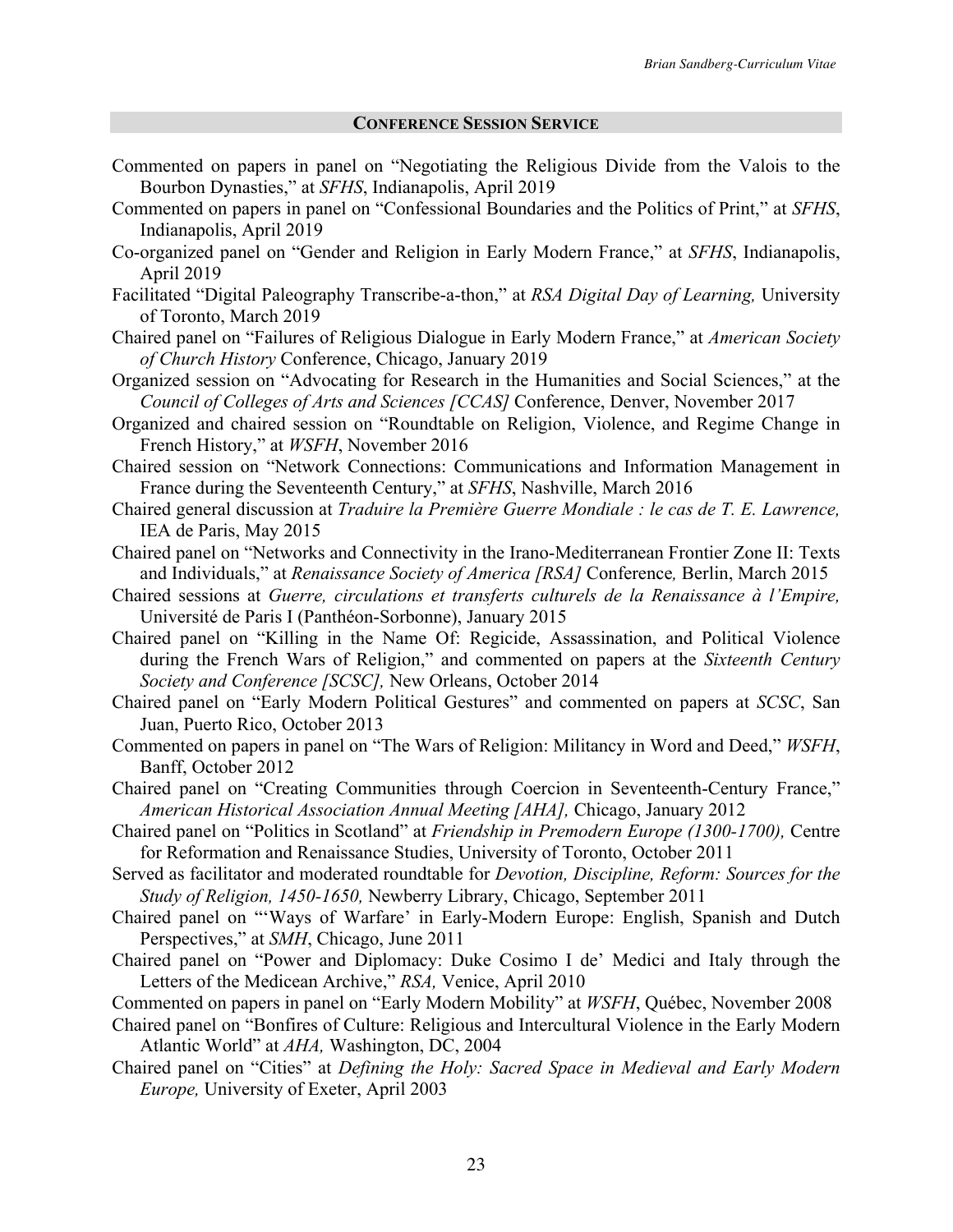### **CONFERENCE SESSION SERVICE,** *continued*

Co-organized workshop and chaired panels at *Religious Violence and Modernity—Bodies, Rituals, and Politics: Europe and the World,* European University Institute, March 2003

Chaired panel on "Violence and the Place of Politics" at *Diversity within Unity: Cultures of Violence* conference, Prague, August 2002

#### **CONFERENCE, WORKSHOP, AND SEMINAR ATTENDANCE (SELECTED)**

*An Early Modern Food History Workshop*, Newberry Library, Chicago, April 2018 *Social Science History Conference,* Chicago, November 2016 *The Brains that Pull the Triggers: Paris Conference on Syndrome E*, IEA de Paris, April 2015 La représentation politique avant le gouvernement représentatif, Paris, April 2015 *Paris à l'aube de l'époque moderne : Les Mardis de Lauzun*, IEA de Paris, 2014-2015 *Naissance et petite enfance à la cour de France (Moyen Âge – XIXe siècle),* Paris, February 2014 *Montesquieu and the Uses of Nobility Conference,* University of Chicago, March 2010 *Calvin et Son Influence, 1509-2009,* Genève, May 2009 Law of Nations and the Early Modern Atlantic World, Newberry Library, April 2009 *Modern France Workshop,* University of Chicago, 2008-2009 *Council for European Studies Conference,* Chicago, March 2008 *Trading Italian Culture,* Newberry Library and Northwestern University, March 2007 Law, Religion, and Social Discipline in the Atlantic World, Newberry Library, October 2006 *Renaissance Seminar,* University of Chicago, 2006 – (periodic) *Writing, Reading, Interpreting, Historicizing,* European University Institute, February 2003 *Colonial Cities in the Tropics, 1500-1800,* European University Institute, December 2002 *Les Circulations des objects d'occasion,* European University Institute, October 2002 Workshops and seminars on "European Revolutions of the Seventeenth Century in a World Perspective", "Religion and Modernity", "Economy and Politics in Europe after the Erosion of the Nation-State", "Describing the World", and "On Tyranny: Bartolo with Machiavelli", European University Institute, 2002-2003 *Transatlantic Relations Programme* seminars, Robert Schuman Centre for Advanced Studies, European University Institute, 2002-2003 Mark Grimsley seminar on *Racism and War in American History,* University of Illinois at

Urbana-Champaign and The Ohio State University, 1998-1999 Denis Crouzet seminar and CNRS seminars, Université de Paris-IV-Sorbonne, 1997-1998 *Hommage à Georges Duby par ses élèves et ses amis,* Musée national du Moyen Age, 1997 Natalie Zemon Davis seminar, University of Illinois at Urbana-Champaign, spring 1996 *City Walls: Form, Function, and Meaning* conference, University of Minnesota, 1995 *Women Writing History* conference*,* University of Illinois at Urbana-Champaign, 1994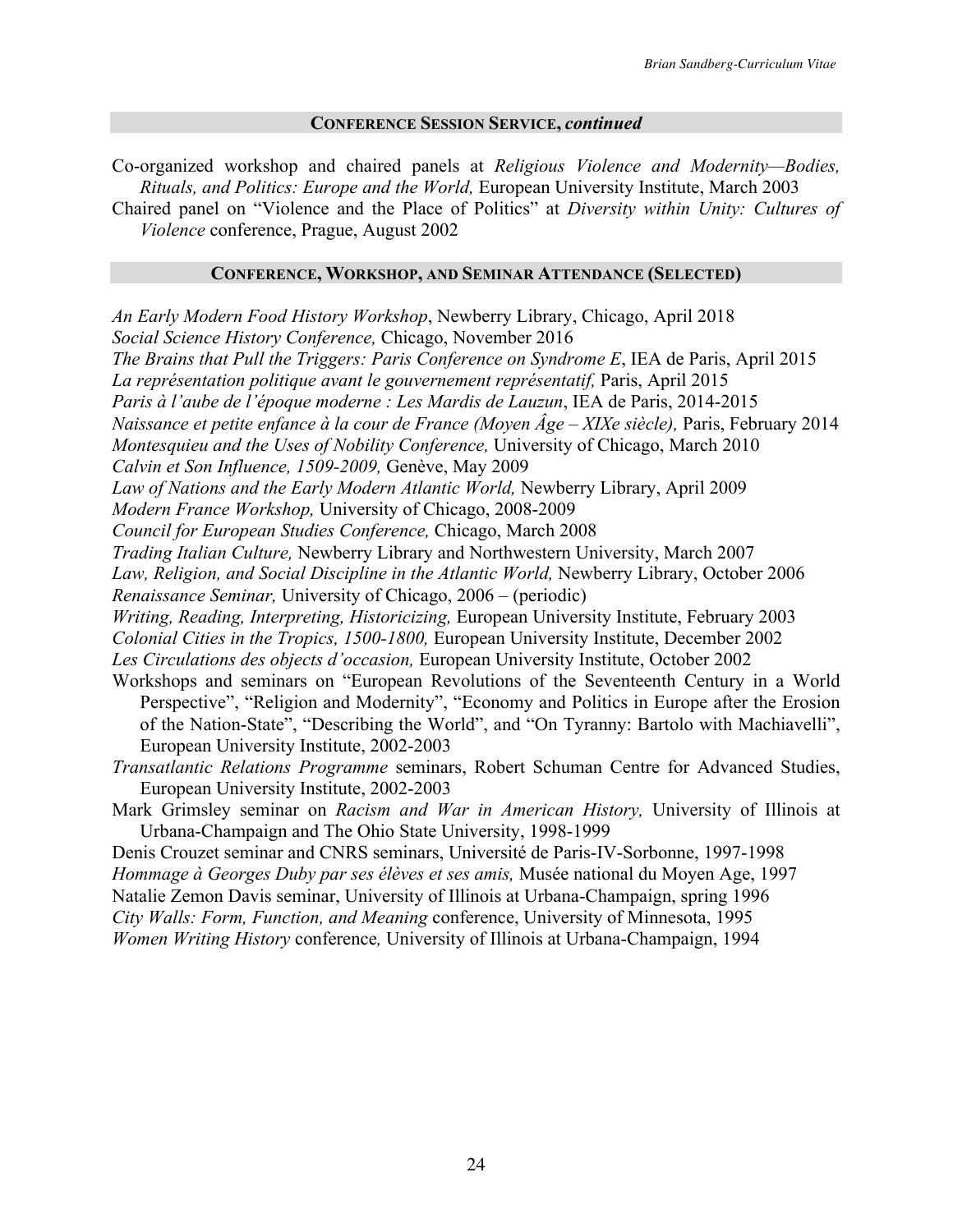## **ADMINISTRATION AND PROFESSIONAL SERVICE**

**Administration as Associate Dean in the College of Liberal Arts and Sciences at NIU** Coordinated research, scholarship, and artistry in the College of Liberal Arts and Sciences Collaborated with Department Chairs and Directors of Graduate Studies of 18 departments Collaborated with Directors of research centers in the College of Liberal Arts and Sciences Administered grant submissions and awards in the College of Liberal Arts and Sciences Managed Graduate Assistant Budget of \$6,000,000 Managed faculty start-up funds in the College of Liberal Arts and Sciences Liaised with the Vice President for Research and Innovation Partnerships Liaised with the Sponsored Programs Administration Coordinated research initiatives in Environmental Studies, Data Sciences, Digital Humanities Explored additional research cluster initiatives in Violence Studies and other areas Promoted research programs in the College of Liberal Arts and Sciences Organized CLAS Research Forum events for the College of Liberal Arts and Sciences Fashioned a Research Strategic Plan for the College of Liberal Arts and Sciences Contributed to College of Liberal Arts and Sciences' Action Plan for Program Prioritization Coordinated College of Liberal Arts and Sciences IT support Coordinated College facilities and space issues

## **Academic Board and Executive Committee Service**

H-France Book Review Advisory Panel, member, 2017 –

Sixteenth Century Society and Conference, Council member, 2017 –

Society for French Historical Studies, Executive Committee member, 2016-2019

*Cour de France* (http://cour-de-france.fr). *Conseil scientifique* member, 2015-2016

- *France and the Medici (1533-1642): A Research Program in Early Modern French History,* (http://www.medici.org/france-and-the-medici/), Academic Board member, 2014 –
- *French Renaissance Paleography,* Newberry Library*.* Internet based paleography project, (https://paleography.library.utoronto.ca/). Advisory Board member, 2013-2015

## **Research Grant and Program Evaluations**

Evaluated fellowship proposals for the Netherlands Institute for Advanced Study in the Humanities and Social Sciences, 2017, 2018

Evaluated a grant proposal for the Institut d'Études Avancées de Paris, 2017

Evaluated Proposals for the National Endowment for the Humanities, May 2016

Wrote report and met with external RFIEA and EURIAS evaluators, Institut d'Études Avancées de Paris, 2015

Evaluated a research program proposal, undisclosed university, Belgium, 2015

- Wrote external evaluation for a tenure review case, undisclosed university, Massachusetts, 2014
- Evaluated a multi-year research grant application, Social Sciences and Humanities Research Council of Canada [SSHRC], 2013
- Wrote reports and met with external NEH, Andrew W. Mellon, and Florence Gould evaluators, Medici Archive Project, 2015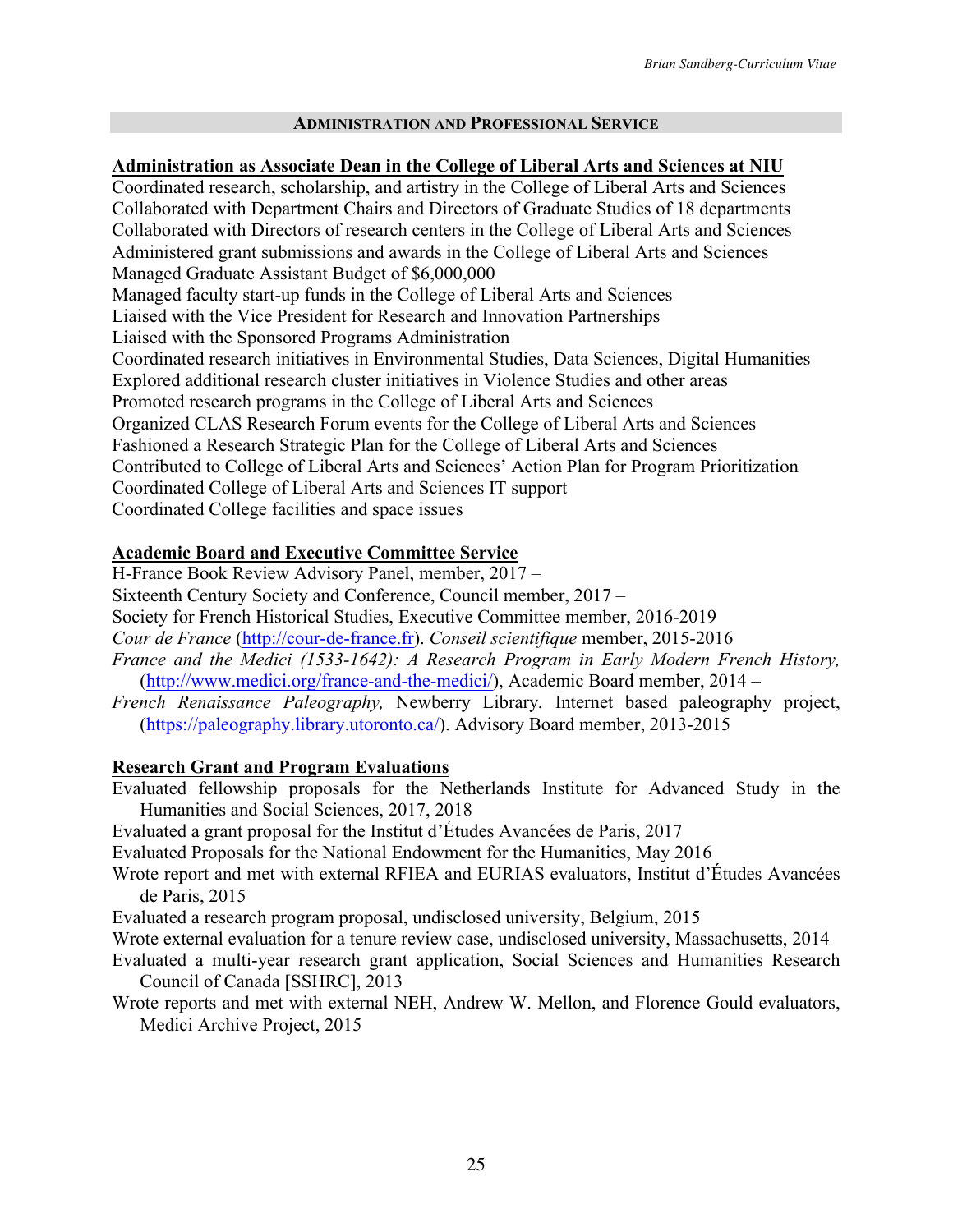### **ADMINISTRATION AND PROFESSIONAL SERVICE,** *continued*

## **Fellowship and Award Committees**

- Nancy Roelker Prize Committee, Sixteenth Century Society and Conference, 2014-2016 (Chair in 2016)
- Research Travel Award Committee, Society for French Historical Studies, 2012-2015 (Chair in 2014-2015)
- Natalie Zemon Davis Graduate Student Award Committee, Society for French Historical Studies, 2012-2015 (Chair in 2014-2015)
- Fulbright Student Awards Selection Committee, Franco-American Commission for Educational Exchange, Spring 2014

# **Peer Reviewing**

- Reviewed 3 book manuscripts for Cambridge University Press, Johns Hopkins University Press, 2014-2016
- Reviewed 6 book proposals for Johns Hopkins University Press, Rowman & Littlefield, Hackett, 2012-2016
- Reviewed 13 article manuscripts for *French Historical Studies, French History, History: The Journal of the Historical Association, The Historical Journal, Journal of Religious History,*  Journal of Social History, Proceedings of the Western Society for French History, and *Studies in Ethnicity and Nationalism,* 2011 –

Reviewed textbook chapters for CENGAGE Learning, 2009

# **Research Fellowship and Grant-Writing**

Co-Wrote NIU grant proposal for NEH Dialogues on Experiences of War Program, 2018

- Wrote NIU grant proposal for SSRC DPD University Initiative, October 2016
- Wrote research grant and fellowship applications for ACLS, Fulbright, Guggenheim, Davis Center, Harry Frank Guggenheim, Villa I Tatti, Rome Prize, NEH, Folger, Newberry, U.S. Institute of Peace, Woodrow Wilson Center, and other awards, 2006 –

Wrote or co-wrote various grant applications, Northern Illinois University, 2006 –

Co-wrote and edited NEH, Andrew W. Mellon, Florence Gould, Samuel H. Kress, and other grant applications for the Medici Archive Project, 2003-2006

## **Professional Affiliations and Attendance at Annual Meetings**

American Historical Association (1995, 1999-2005, 2011, 2012, 2019)

Bibliothèque Nationale de France

Council of Colleges of Arts and Sciences (2016, 2017)

Renaissance Society of America (2007, 2008, 2010, 2012, 2015, 2017, 2018, 2019)

Phi Beta Delta Honor Society for International Scholars

- Sixteenth Century Society Conference (1993, 1994, 1999, 2001, 2009, 2010, 2013, 2014, 2017, 2018)
- Society for French Historical Studies (2001, 2004, 2006, 2008, 2014, 2016, 2017, 2018, 2019)

Society for Military History (1993, 1994, 1999, 2011)

Western Society for French History (1994, 2001, 2008, 2012, 2015, 2016)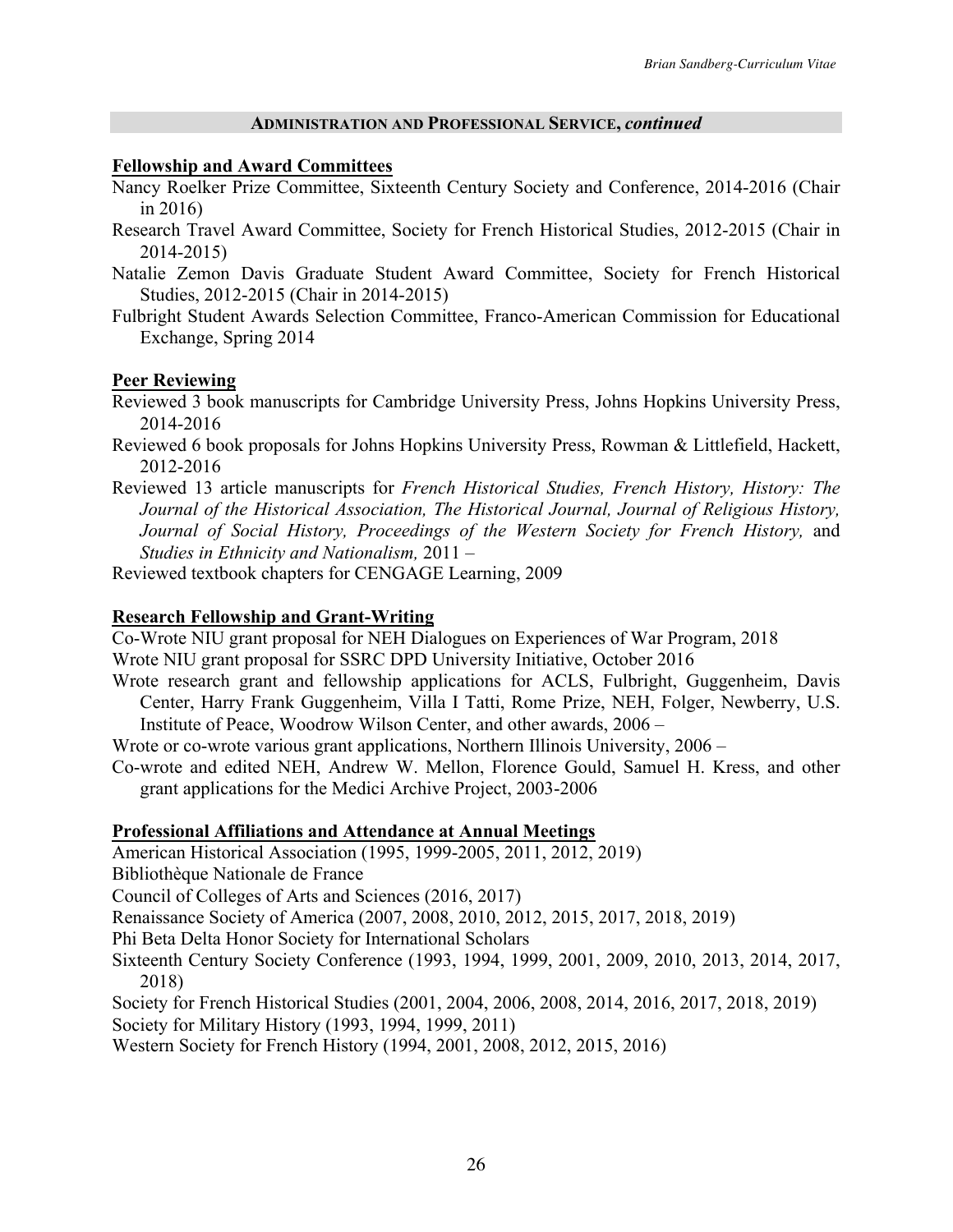### **UNIVERSITY SERVICE AT NORTHERN ILLINOIS UNIVERSITY**

## **College of Liberal Arts and Sciences Service**

Center for the Study of Women, Gender and Sexuality Associate, 2007 – NIU Anthropology Museum Board member, 2016-2018 Northern Illinois University Press Board member, 2015-2018 Iberian Studies Group member, 2016-2017 Great Journeys Assistantships committee member, Spring 2016, Spring 2017, Spring 2018 *Southern France – History and Literature Study Abroad Program,* co-director, Summer 2013 Women's Studies Program Executive Committee member, 2010-2012

# **Department of History Committee Service**

Executive Committee member, Spring 2009, 2011-2012, Spring 2013, Fall 2013, Spring 2016 AMEC Committee member (chairs: Worobec, Andrew), Spring 2009, Spring 2013 Graduate Committee member (chairs: Hanley, Farrell), 2008-2009, 2013, Fall 2015, 2018-2019 Modern French History Search Committee member (chair: Farrell), 2011-2012 Russian/Soviet History Search Committee member (chair: Fehrenbach), 2010-2011 Honors and Prizes member (chair: Lind), 2010-2012 Chair, Outreach and Publicity Committee, Spring 2009 Outreach and Publicity Committee member (chair: Worobec), Fall 2008 Chair, Lecture/Colloquium Committee, Fall 2008 Lecture/Colloquium Committee member (chair: Cleves), 2006-2008 Newsletter/Website Committee member (chair: Garver), 2006-2008

## **Department of History Informal Service**

Participated in the *History Rocks!* History Club Event, August 2012 Strategic Planning Working Group member, 2007-2008 Guest Speaker in History 695 Seminar, 2007, 2008, 2010, 2011, 2013, 2016 Speaker and Session Chair, History Graduate Student Conferences, 2009, 2011 Atlantic World History Reading Group member, 2006-2008, periodic

## **PROFESSIONAL TRAINING**

- *Learning to Thrive 'In-Between': Succeeding as an Assistant/Associate Dean, Council of Colleges of Arts and Sciences [CCAS] and American Conference of Academic Deans,*  Denver, November 2017
- *Workshop on Mindful Leadership Practices for Deans, CCAS,* San Diego, November 2016
- *The Department Chair as Transformative Diversity Leader Workshop,* Northern Illinois University, September 2016
- *Multicultural Curriculum Transformation Institute,* week-long curricular institute, Northern Illinois University, May 2011
- *Designing a Writing-Enhanced Course,* one-day writing across the curriculum workshop, Northern Illinois University, May 2011
- *Workshop on Publication Strategies in the Humanities,* Institute for Research in the Humanities, University of Wisconsin at Madison, April 2010
- *Introduction to Extramural Funding,* OSP seminar, Northern Illinois University, October 2006